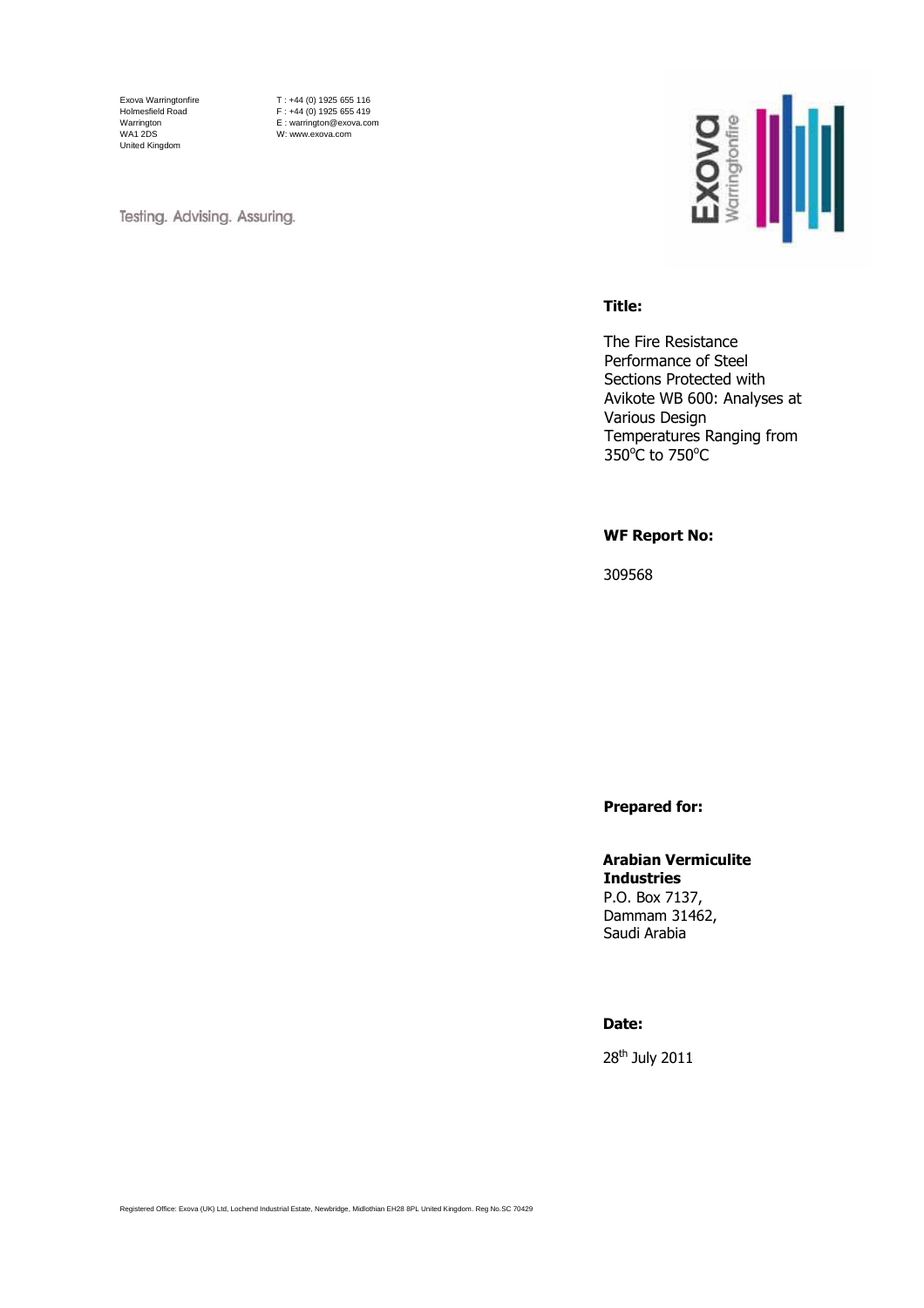|                                                   | Table A7 Beams: Steel temperature 620°C |                                                   |                        |                                                   |                        |                                                   |                        |  |  |  |  |
|---------------------------------------------------|-----------------------------------------|---------------------------------------------------|------------------------|---------------------------------------------------|------------------------|---------------------------------------------------|------------------------|--|--|--|--|
|                                                   | 30 minutes                              |                                                   | 60 minutes             |                                                   |                        |                                                   | 90 minutes             |  |  |  |  |
| <b>Section</b><br>factor<br>${\bf m}^{\text{-}1}$ | <b>Thickness</b><br>mm                  | <b>Section</b><br>factor<br>${\bf m}^{\text{-}1}$ | <b>Thickness</b><br>mm | <b>Section</b><br>factor<br>${\bf m}^{\text{-}1}$ | <b>Thickness</b><br>mm | <b>Section</b><br>factor<br>${\bf m}^{\text{-}1}$ | <b>Thickness</b><br>mm |  |  |  |  |
| 260                                               | 0.201                                   | 70                                                | 0.207                  | 195                                               | 0.383                  | 44                                                | 0.208                  |  |  |  |  |
| 265                                               | 0.204                                   | 71                                                | 0.208                  | 200                                               | 0.390                  | 50                                                | 0.250                  |  |  |  |  |
| 270                                               | 0.208                                   | 75                                                | 0.214                  | 205                                               | 0.397                  | 55                                                | 0.284                  |  |  |  |  |
| 275                                               | 0.212                                   | 80                                                | 0.221                  | 210                                               | 0.404                  | 60                                                | 0.319                  |  |  |  |  |
| 280                                               | 0.215                                   | 85                                                | 0.228                  | 215                                               | 0.412                  | 65                                                | 0.354                  |  |  |  |  |
| 285                                               | 0.219                                   | 90                                                | 0.235                  | 220                                               | 0.419                  | 70                                                | 0.388                  |  |  |  |  |
| 290                                               | 0.222                                   | 95                                                | 0.242                  | 225                                               | 0.426                  | 75                                                | 0.423                  |  |  |  |  |
| 295                                               | 0.226                                   | 100                                               | 0.249                  | 230                                               | 0.433                  | 80                                                | 0.441                  |  |  |  |  |
| 300                                               | 0.230                                   | 105                                               | 0.256                  | 235                                               | 0.441                  | 85                                                | 0.448                  |  |  |  |  |
| 305                                               | 0.233                                   | 110                                               | 0.263                  | 240                                               | 0.450                  | 90                                                | 0.455                  |  |  |  |  |
| 310                                               | 0.237                                   | 115                                               | 0.270                  | 245                                               | 0.460                  | 95                                                | 0.462                  |  |  |  |  |
| 315                                               | 0.240                                   | 120                                               | 0.277                  | 250                                               | 0.469                  | 100                                               | 0.469                  |  |  |  |  |
| 320                                               | 0.244                                   | 125                                               | 0.284                  | 255                                               | 0.478                  | 105                                               | 0.476                  |  |  |  |  |
|                                                   |                                         | 130                                               | 0.291                  | 260                                               | 0.488                  | 110                                               | 0.483                  |  |  |  |  |
|                                                   |                                         | 135                                               | 0.298                  | 265                                               | 0.497                  | 115                                               | 0.490                  |  |  |  |  |
|                                                   |                                         | 140                                               | 0.306                  | 270                                               | 0.507                  | 120                                               | 0.497                  |  |  |  |  |
|                                                   |                                         | 145                                               | 0.313                  | 275                                               | 0.516                  | 125                                               | 0.504                  |  |  |  |  |
|                                                   |                                         | 150                                               | 0.320                  | 280                                               | 0.526                  | 130                                               | 0.511                  |  |  |  |  |
|                                                   |                                         | 155                                               | 0.327                  | 285                                               | 0.535                  | 135                                               | 0.518                  |  |  |  |  |
|                                                   |                                         | 160                                               | 0.334                  | 290                                               | 0.544                  | 140                                               | 0.525                  |  |  |  |  |
|                                                   |                                         | 165                                               | 0.341                  | 295                                               | 0.554                  | 145                                               | 0.532                  |  |  |  |  |
|                                                   |                                         | 170                                               | 0.348                  | 300                                               | 0.563                  | 150                                               | 0.539                  |  |  |  |  |
|                                                   |                                         | 175                                               | 0.355                  | 305                                               | 0.573                  | 155                                               | 0.546                  |  |  |  |  |
|                                                   |                                         | 180                                               | 0.362                  | 310                                               | 0.582                  | 160                                               | 0.553                  |  |  |  |  |
|                                                   |                                         | 185                                               | 0.369                  | 315                                               | 0.592                  | 165                                               | 0.560                  |  |  |  |  |
|                                                   |                                         | 190                                               | 0.376                  | 320                                               | 0.601                  | 170                                               | 0.567                  |  |  |  |  |
|                                                   |                                         |                                                   |                        |                                                   |                        | 175                                               | 0.574                  |  |  |  |  |
|                                                   |                                         |                                                   |                        |                                                   |                        | 180                                               | 0.581                  |  |  |  |  |

Thickness is intumescent thickness only.

Table applies to beams with concrete slab. Table also applies to structural steel sections with re-entrant details such as angles, channels and Tees.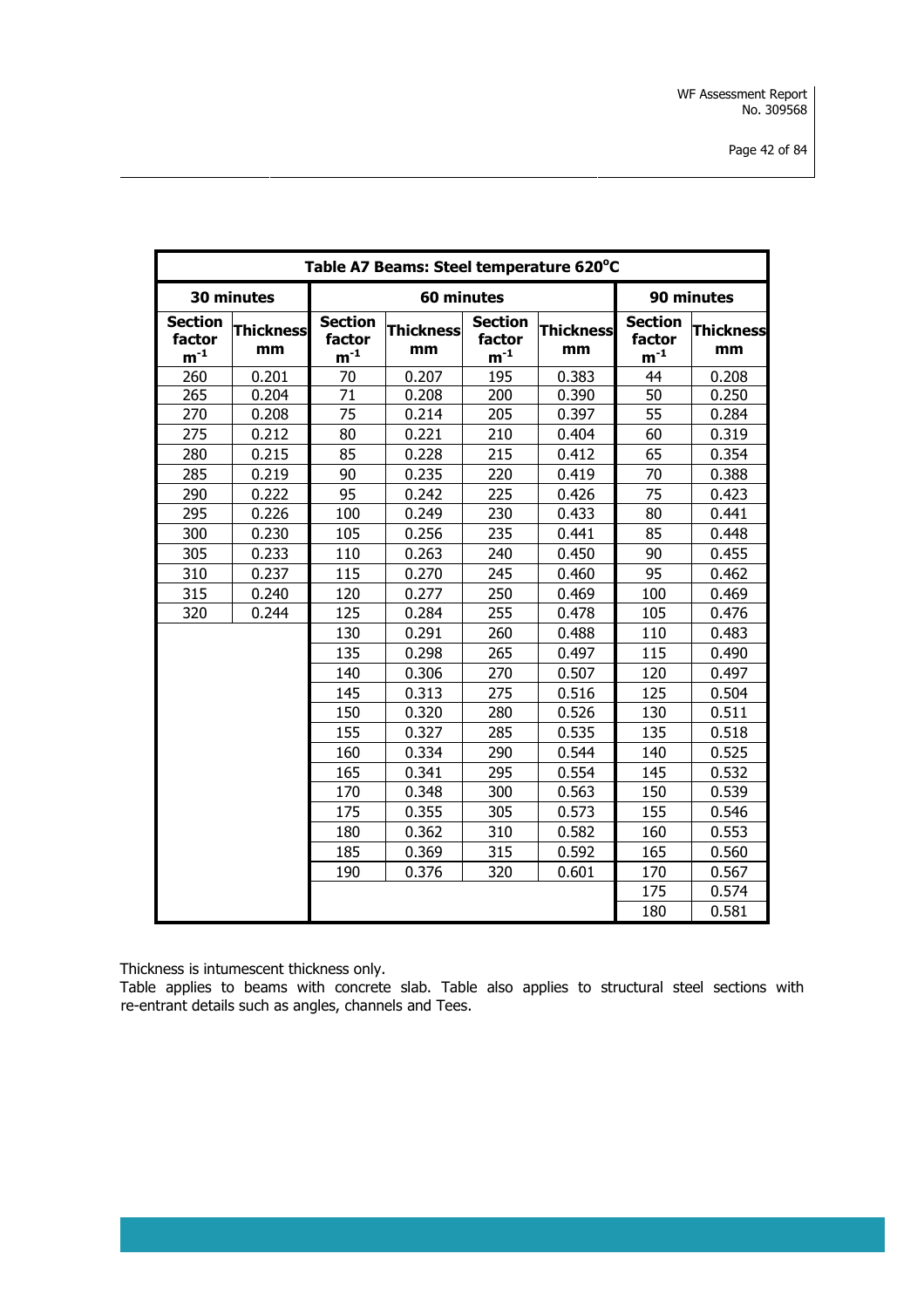| Table B5 Columns: Steel temperature 550°C |                        |                                      |                        |                                      |                        |                                      |                        |  |  |  |
|-------------------------------------------|------------------------|--------------------------------------|------------------------|--------------------------------------|------------------------|--------------------------------------|------------------------|--|--|--|
|                                           | 30 minutes             |                                      | 60 minutes             |                                      |                        |                                      | 90 minutes             |  |  |  |
| <b>Section</b><br>factor<br>$m^{-1}$      | <b>Thickness</b><br>mm | <b>Section</b><br>factor<br>$m^{-1}$ | <b>Thickness</b><br>mm | <b>Section</b><br>factor<br>$m^{-1}$ | <b>Thickness</b><br>mm | <b>Section</b><br>factor<br>$m^{-1}$ | <b>Thickness</b><br>mm |  |  |  |
| 225                                       | 0.205                  | 55                                   | 0.200                  | 190                                  | 0.549                  | 40                                   | 0.230                  |  |  |  |
| 230                                       | 0.212                  | 60                                   | 0.212                  | 195                                  | 0.562                  | $\overline{45}$                      | 0.262                  |  |  |  |
| 235                                       | 0.218                  | 65                                   | 0.225                  | 200                                  | 0.575                  | 50                                   | 0.295                  |  |  |  |
| 240                                       | 0.225                  | 67                                   | 0.230                  | 205                                  | 0.593                  | 55                                   | 0.327                  |  |  |  |
| 244                                       | 0.230                  | 70                                   | 0.238                  | 210                                  | 0.614                  | 60                                   | 0.360                  |  |  |  |
| 250                                       | 0.238                  | 75                                   | 0.251                  | 215                                  | 0.635                  | 65                                   | 0.392                  |  |  |  |
| 255                                       | 0.244                  | 80                                   | 0.264                  | 220                                  | 0.656                  | 70                                   | 0.424                  |  |  |  |
| 260                                       | 0.251                  | 85                                   | 0.277                  | 225                                  | 0.678                  | 75                                   | 0.457                  |  |  |  |
| 265                                       | 0.257                  | 90                                   | 0.290                  | 230                                  | 0.699                  | 80                                   | 0.489                  |  |  |  |
| 270                                       | 0.264                  | 95                                   | 0.303                  | 235                                  | 0.720                  | 85                                   | 0.522                  |  |  |  |
| 275                                       | 0.270                  | 100                                  | 0.316                  | 240                                  | 0.779                  | 90                                   | 0.554                  |  |  |  |
| 280                                       | 0.277                  | 105                                  | 0.329                  | 245                                  | 0.838                  | 95                                   | 0.592                  |  |  |  |
| 285                                       | 0.283                  | 110                                  | 0.341                  | 250                                  | 0.897                  | 100                                  | 0.652                  |  |  |  |
| 290                                       | 0.290                  | 115                                  | 0.354                  | 255                                  | 0.956                  | 105                                  | 0.713                  |  |  |  |
| 295                                       | 0.296                  | 120                                  | 0.367                  | 260                                  | 1.015                  | 110                                  | 0.773                  |  |  |  |
| 300                                       | 0.303                  | 125                                  | 0.380                  | 265                                  | 1.063                  | 115                                  | 0.833                  |  |  |  |
| 305                                       | 0.309                  | 130                                  | 0.393                  | 270                                  | 1.094                  | 120                                  | 0.893                  |  |  |  |
| 310                                       | 0.316                  | 135                                  | 0.406                  | 275                                  | 1.125                  | 125                                  | 0.954                  |  |  |  |
| 315                                       | 0.322                  | 140                                  | 0.419                  | 280                                  | 1.156                  | 130                                  | 1.014                  |  |  |  |
| 320                                       | 0.329                  | 145                                  | 0.432                  | 285                                  | 1.188                  | 135                                  | 1.074                  |  |  |  |
|                                           |                        | 150                                  | 0.445                  | 290                                  | 1.219                  | 140                                  | 1.134                  |  |  |  |
|                                           |                        | 155                                  | 0.458                  | 295                                  | 1.250                  | 145                                  | 1.195                  |  |  |  |
|                                           |                        | 160                                  | 0.471                  | 300                                  | 1.281                  | 150                                  | 1.255                  |  |  |  |
|                                           |                        | 165                                  | 0.484                  | 305                                  | 1.313                  | 155                                  | 1.315                  |  |  |  |
|                                           |                        | 170                                  | 0.497                  | 310                                  | 1.344                  | 160                                  | 1.375                  |  |  |  |
|                                           |                        | 175                                  | 0.510                  | 315                                  | 1.375                  | 165                                  | 1.436                  |  |  |  |
|                                           |                        |                                      | 0.523                  | 320                                  | 1.406                  |                                      |                        |  |  |  |
|                                           |                        | 185                                  | 0.536                  |                                      |                        |                                      |                        |  |  |  |

Thickness is intumescent thickness only.

Table applicable to 4 sided beams up to 0.607mm. Table also applies to structural steel sections with re-entrant details such as angles, channels and Tees.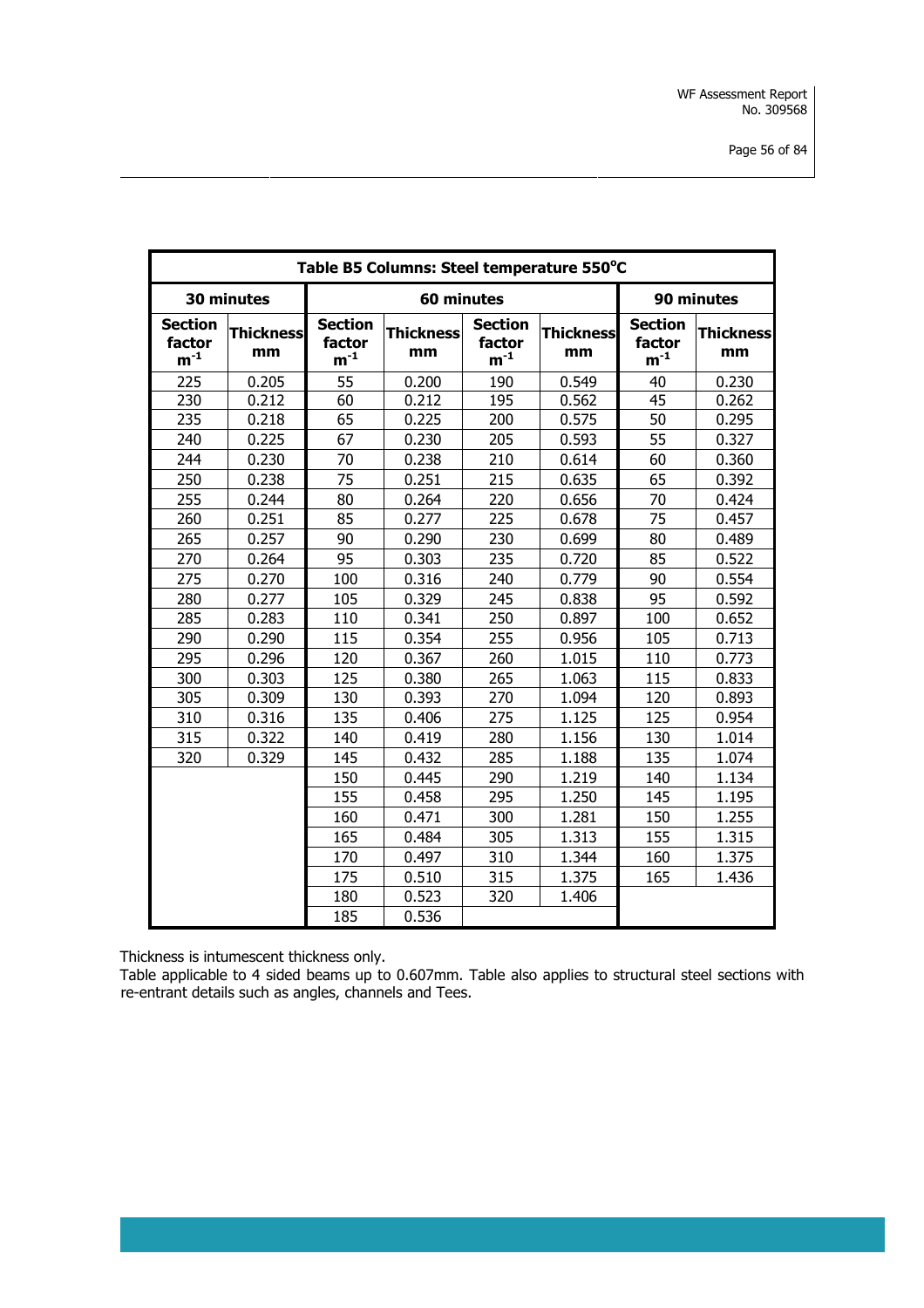# **C3 Tables**

|                          | Table C3.1: 30 Minutes: Rectangular Hollow Sections |                 |                                           |       |                 |                 |       |       |  |  |  |
|--------------------------|-----------------------------------------------------|-----------------|-------------------------------------------|-------|-----------------|-----------------|-------|-------|--|--|--|
| <b>Section</b><br>factor |                                                     |                 | Thickness (mm) for a Steel Temperature of |       |                 |                 |       |       |  |  |  |
| up to<br>$m^{-1}$        | $450^{\circ}$ C                                     | $500^{\circ}$ C | 520°C                                     | 550°C | $600^{\circ}$ C | $650^{\circ}$ C | 700°C | 750°C |  |  |  |
| 190                      | 0.370                                               | 0.370           | 0.370                                     | 0.370 | 0.370           | 0.370           | 0.370 | 0.370 |  |  |  |
| 195                      | 0.374                                               | 0.370           | 0.370                                     | 0.370 | 0.370           | 0.370           | 0.370 | 0.370 |  |  |  |
| 200                      | 0.407                                               | 0.370           | 0.370                                     | 0.370 | 0.370           | 0.370           | 0.370 | 0.370 |  |  |  |
| 205                      | 0.440                                               | 0.370           | 0.370                                     | 0.370 | 0.370           | 0.370           | 0.370 | 0.370 |  |  |  |
| 210                      | 0.472                                               | 0.370           | 0.370                                     | 0.370 | 0.370           | 0.370           | 0.370 | 0.370 |  |  |  |
| 215                      | 0.505                                               | 0.370           | 0.370                                     | 0.370 | 0.370           | 0.370           | 0.370 | 0.370 |  |  |  |
| 220                      | 0.537                                               | 0.370           | 0.370                                     | 0.370 | 0.370           | 0.370           | 0.370 | 0.370 |  |  |  |
| 225                      | 0.570                                               | 0.370           | 0.370                                     | 0.370 | 0.370           | 0.370           | 0.370 | 0.370 |  |  |  |
| 230                      | 0.603                                               | 0.370           | 0.370                                     | 0.370 | 0.370           | 0.370           | 0.370 | 0.370 |  |  |  |
| 235                      | 0.635                                               | 0.370           | 0.370                                     | 0.370 | 0.370           | 0.370           | 0.370 | 0.370 |  |  |  |
| 240                      | 0.668                                               | 0.382           | 0.370                                     | 0.370 | 0.370           | 0.370           | 0.370 | 0.370 |  |  |  |
| 245                      | 0.700                                               | 0.409           | 0.370                                     | 0.370 | 0.370           | 0.370           | 0.370 | 0.370 |  |  |  |
| 250                      | 0.733                                               | 0.436           | 0.370                                     | 0.370 | 0.370           | 0.370           | 0.370 | 0.370 |  |  |  |
| 255                      | 0.766                                               | 0.464           | 0.372                                     | 0.370 | 0.370           | 0.370           | 0.370 | 0.370 |  |  |  |
| 260                      | 0.798                                               | 0.491           | 0.402                                     | 0.370 | 0.370           | 0.370           | 0.370 | 0.370 |  |  |  |
| 265                      | 0.831                                               | 0.518           | 0.432                                     | 0.370 | 0.370           | 0.370           | 0.370 | 0.370 |  |  |  |
| 270                      | 0.863                                               | 0.545           | 0.462                                     | 0.370 | 0.370           | 0.370           | 0.370 | 0.370 |  |  |  |
| 275                      | 0.896                                               | 0.573           | 0.491                                     | 0.370 | 0.370           | 0.370           | 0.370 | 0.370 |  |  |  |
| 280                      | 0.929                                               | 0.600           | 0.521                                     | 0.388 | 0.370           | 0.370           | 0.370 | 0.370 |  |  |  |
| 285                      | 0.961                                               | 0.627           | 0.551                                     | 0.415 | 0.370           | 0.370           | 0.370 | 0.370 |  |  |  |
| 290                      | 0.994                                               | 0.655           | 0.580                                     | 0.441 | 0.370           | 0.370           | 0.370 | 0.370 |  |  |  |
| 295                      | 1.047                                               | 0.682           | 0.610                                     | 0.467 | 0.370           | 0.370           | 0.370 | 0.370 |  |  |  |
| 300                      | 1.181                                               | 0.709           | 0.640                                     | 0.494 | 0.370           | 0.370           | 0.370 | 0.370 |  |  |  |
| 305                      | 1.315                                               | 0.736           | 0.670                                     | 0.520 | 0.370           | 0.370           | 0.370 | 0.370 |  |  |  |
| 310                      | 1.449                                               | 0.764           | 0.699                                     | 0.546 | 0.370           | 0.370           | 0.370 | 0.370 |  |  |  |
| 315                      | 1.584                                               | 0.791           | 0.729                                     | 0.573 | 0.370           | 0.370           | 0.370 | 0.370 |  |  |  |
| 320                      |                                                     | 0.818           | 0.759                                     | 0.599 | 0.370           | 0.370           | 0.370 | 0.370 |  |  |  |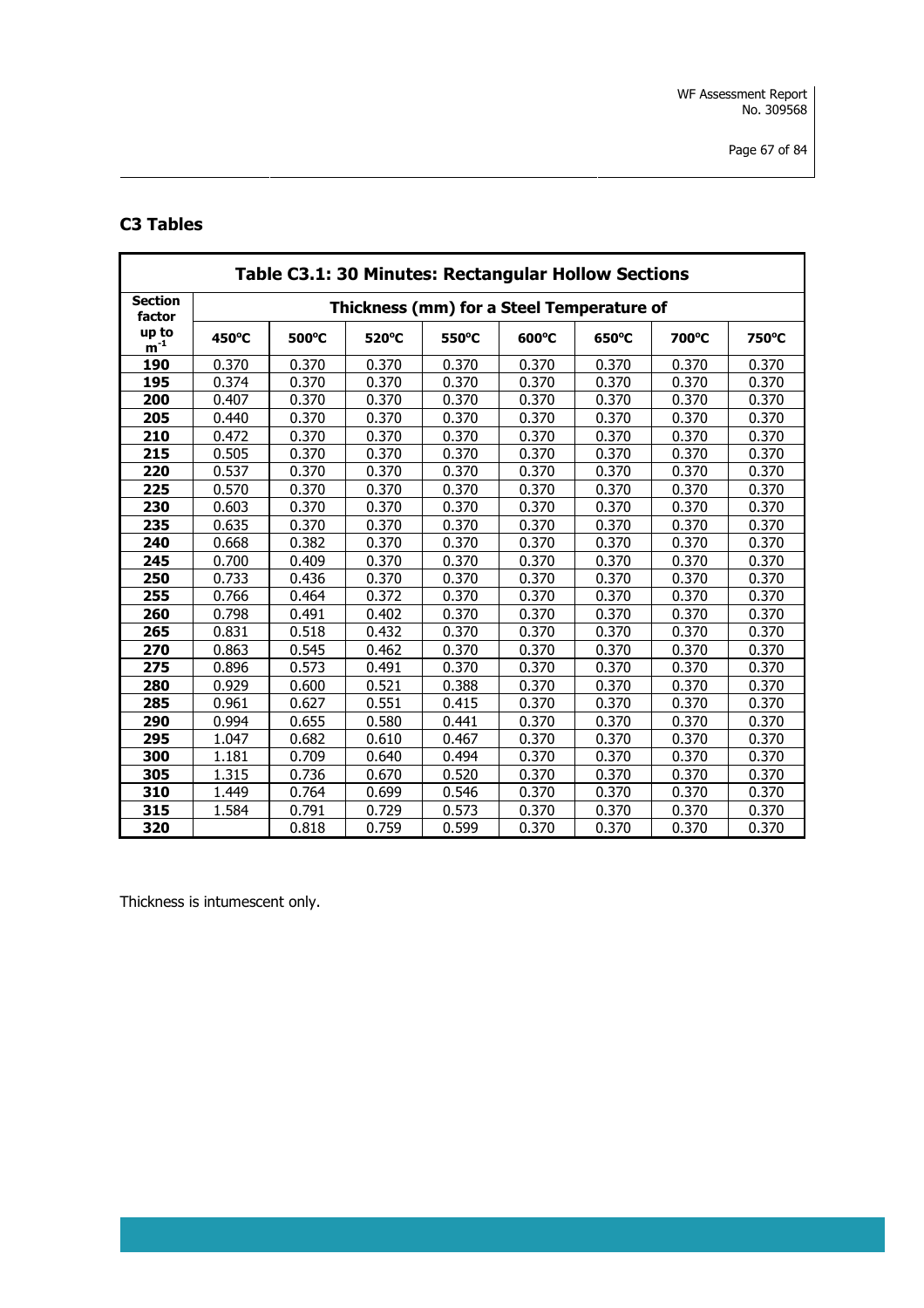|                 |       |       |       |       | Table C3.2: 45 Minutes: Rectangular Hollow Sections |                 |       |       |
|-----------------|-------|-------|-------|-------|-----------------------------------------------------|-----------------|-------|-------|
| <b>Section</b>  |       |       |       |       | Thickness (mm) for a Steel Temperature of           |                 |       |       |
| factor<br>up to |       |       |       |       |                                                     |                 |       |       |
| $m^{-1}$        | 450°C | 500°C | 520°C | 550°C | 600°C                                               | $650^{\circ}$ C | 700°C | 750°C |
| 100             | 0.370 | 0.370 | 0.370 | 0.370 | 0.370                                               | 0.370           | 0.370 | 0.370 |
| 105             | 0.420 | 0.370 | 0.370 | 0.370 | 0.370                                               | 0.370           | 0.370 | 0.370 |
| 110             | 0.479 | 0.385 | 0.370 | 0.370 | 0.370                                               | 0.370           | 0.370 | 0.370 |
| 115             | 0.538 | 0.429 | 0.370 | 0.370 | 0.370                                               | 0.370           | 0.370 | 0.370 |
| 120             | 0.596 | 0.472 | 0.403 | 0.370 | 0.370                                               | 0.370           | 0.370 | 0.370 |
| 125             | 0.655 | 0.516 | 0.445 | 0.370 | 0.370                                               | 0.370           | 0.370 | 0.370 |
| 130             | 0.714 | 0.559 | 0.487 | 0.370 | 0.370                                               | 0.370           | 0.370 | 0.370 |
| 135             | 0.773 | 0.603 | 0.528 | 0.370 | 0.370                                               | 0.370           | 0.370 | 0.370 |
| 140             | 0.832 | 0.646 | 0.570 | 0.370 | 0.370                                               | 0.370           | 0.370 | 0.370 |
| 145             | 0.891 | 0.690 | 0.612 | 0.372 | 0.370                                               | 0.370           | 0.370 | 0.370 |
| 150             | 0.949 | 0.733 | 0.653 | 0.420 | 0.370                                               | 0.370           | 0.370 | 0.370 |
| 155             | 1.008 | 0.777 | 0.695 | 0.468 | 0.370                                               | 0.370           | 0.370 | 0.370 |
| 160             | 1.057 | 0.820 | 0.737 | 0.515 | 0.370                                               | 0.370           | 0.370 | 0.370 |
| 165             | 1.103 | 0.863 | 0.778 | 0.563 | 0.370                                               | 0.370           | 0.370 | 0.370 |
| 170             | 1.150 | 0.907 | 0.820 | 0.610 | 0.370                                               | 0.370           | 0.370 | 0.370 |
| 175             | 1.196 | 0.950 | 0.862 | 0.658 | 0.370                                               | 0.370           | 0.370 | 0.370 |
| 180             | 1.243 | 0.994 | 0.903 | 0.706 | 0.374                                               | 0.370           | 0.370 | 0.370 |
| 185             | 1.289 | 1.042 | 0.945 | 0.753 | 0.420                                               | 0.370           | 0.370 | 0.370 |
| 190             | 1.335 | 1.096 | 0.987 | 0.801 | 0.466                                               | 0.370           | 0.370 | 0.370 |
| 195             | 1.382 | 1.150 | 1.032 | 0.849 | 0.512                                               | 0.370           | 0.370 | 0.370 |
| 200             | 1.428 | 1.204 | 1.090 | 0.896 | 0.558                                               | 0.370           | 0.370 | 0.370 |
| 205             | 1.474 | 1.259 | 1.148 | 0.944 | 0.605                                               | 0.370           | 0.370 | 0.370 |
| 210             | 1.521 | 1.313 | 1.205 | 0.991 | 0.651                                               | 0.380           | 0.370 | 0.370 |
| 215             | 1.567 | 1.367 | 1.263 | 1.044 | 0.697                                               | 0.420           | 0.370 | 0.370 |
| 220             | 1.613 | 1.421 | 1.321 | 1.103 | 0.743                                               | 0.460           | 0.370 | 0.370 |
| 225             | 1.660 | 1.476 | 1.379 | 1.162 | 0.789                                               | 0.500           | 0.370 | 0.370 |
| 230             |       | 1.530 | 1.437 | 1.222 | 0.835                                               | 0.540           | 0.370 | 0.370 |
| 235             |       | 1.584 | 1.495 | 1.281 | 0.882                                               | 0.580           | 0.370 | 0.370 |
| 240             |       | 1.639 | 1.553 | 1.340 | 0.928                                               | 0.620           | 0.370 | 0.370 |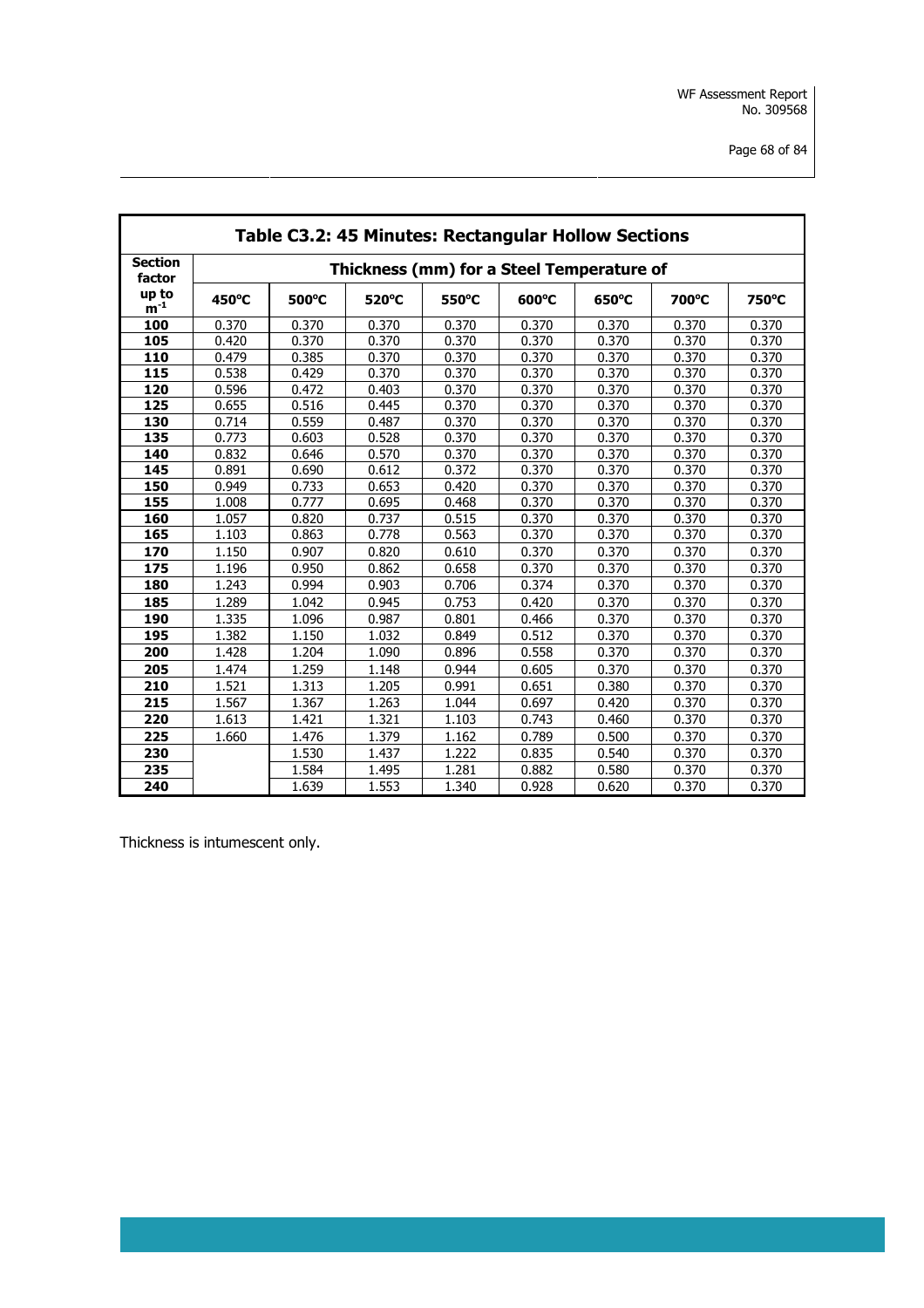| Table C3.2 continued: 45 Minutes: Rectangular Hollow Sections |                                           |                 |                 |                 |                 |                 |       |       |  |
|---------------------------------------------------------------|-------------------------------------------|-----------------|-----------------|-----------------|-----------------|-----------------|-------|-------|--|
| <b>Section</b><br>factor                                      | Thickness (mm) for a Steel Temperature of |                 |                 |                 |                 |                 |       |       |  |
| up to<br>$m^{-1}$                                             | $450^{\circ}$ C                           | $500^{\circ}$ C | $520^{\circ}$ C | $550^{\circ}$ C | $600^{\circ}$ C | $650^{\circ}$ C | 700°C | 750°C |  |
| 250                                                           |                                           |                 | 1.669           | 1.459           | 1.020           | 0.700           | 0.398 | 0.370 |  |
| 255                                                           |                                           |                 |                 | 1.518           | 1.148           | 0.740           | 0.435 | 0.370 |  |
| 260                                                           |                                           |                 |                 | 1.577           | 1.275           | 0.780           | 0.473 | 0.370 |  |
| 265                                                           |                                           |                 |                 | 1.637           | 1.403           | 0.820           | 0.510 | 0.370 |  |
| 270                                                           |                                           |                 |                 |                 | 1.530           | 0.860           | 0.548 | 0.370 |  |
| 275                                                           |                                           |                 |                 |                 | 1.658           | 0.900           | 0.585 | 0.370 |  |
| 280                                                           |                                           |                 |                 |                 |                 | 0.940           | 0.623 | 0.370 |  |
| 285                                                           |                                           |                 |                 |                 |                 | 0.980           | 0.660 | 0.370 |  |
| 290                                                           |                                           |                 |                 |                 |                 | 1.020           | 0.698 | 0.370 |  |
| 295                                                           |                                           |                 |                 |                 |                 | 1.131           | 0.735 | 0.370 |  |
| 300                                                           |                                           |                 |                 |                 |                 | 1.242           | 0.773 | 0.390 |  |
| 305                                                           |                                           |                 |                 |                 |                 | 1.353           | 0.810 | 0.440 |  |
| 310                                                           |                                           |                 |                 |                 |                 | 1.463           | 0.848 | 0.489 |  |
| 315                                                           |                                           |                 |                 |                 |                 | 1.574           | 0.885 | 0.538 |  |
| 320                                                           |                                           |                 |                 |                 |                 | 1.685           | 0.923 | 0.587 |  |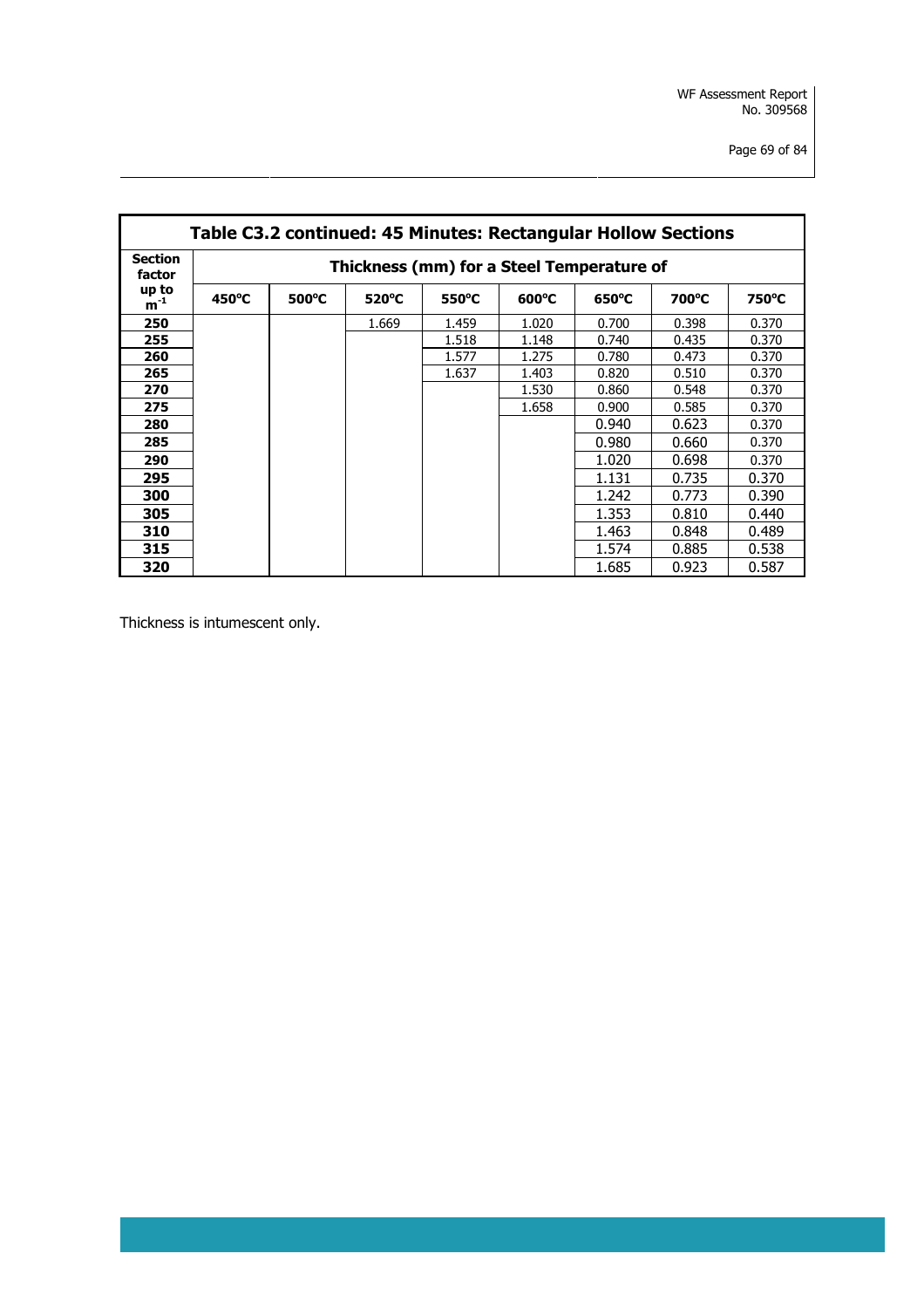|                          | Table C3.3: 60 Minutes: Rectangular Hollow Sections |       |                                           |       |       |       |       |       |  |  |
|--------------------------|-----------------------------------------------------|-------|-------------------------------------------|-------|-------|-------|-------|-------|--|--|
| <b>Section</b><br>factor |                                                     |       | Thickness (mm) for a Steel Temperature of |       |       |       |       |       |  |  |
| up to<br>$m^{-1}$        | 450°C                                               | 500°C | 520°C                                     | 550°C | 600°C | 650°C | 700°C | 750°C |  |  |
| 85                       | 0.370                                               | 0.370 | 0.370                                     | 0.370 | 0.370 | 0.370 | 0.370 | 0.370 |  |  |
| 90                       | 0.446                                               | 0.370 | 0.370                                     | 0.370 | 0.370 | 0.370 | 0.370 | 0.370 |  |  |
| 95                       | 0.577                                               | 0.401 | 0.370                                     | 0.370 | 0.370 | 0.370 | 0.370 | 0.370 |  |  |
| 100                      | 0.707                                               | 0.495 | 0.437                                     | 0.377 | 0.370 | 0.370 | 0.370 | 0.370 |  |  |
| 105                      | 0.837                                               | 0.589 | 0.520                                     | 0.449 | 0.370 | 0.370 | 0.370 | 0.370 |  |  |
| 110                      | 0.968                                               | 0.683 | 0.603                                     | 0.520 | 0.420 | 0.370 | 0.370 | 0.370 |  |  |
| 115                      | 1.058                                               | 0.776 | 0.687                                     | 0.591 | 0.477 | 0.372 | 0.370 | 0.370 |  |  |
| 120                      | 1.122                                               | 0.870 | 0.770                                     | 0.663 | 0.533 | 0.420 | 0.370 | 0.370 |  |  |
| 125                      | 1.186                                               | 0.964 | 0.853                                     | 0.734 | 0.590 | 0.468 | 0.370 | 0.370 |  |  |
| 130                      | 1.250                                               | 1.039 | 0.937                                     | 0.806 | 0.646 | 0.515 | 0.370 | 0.370 |  |  |
| 135                      | 1.313                                               | 1.086 | 1.020                                     | 0.877 | 0.703 | 0.563 | 0.370 | 0.370 |  |  |
| 140                      | 1.377                                               | 1.133 | 1.067                                     | 0.949 | 0.760 | 0.610 | 0.370 | 0.370 |  |  |
| 145                      | 1.441                                               | 1.181 | 1.114                                     | 1.020 | 0.816 | 0.658 | 0.370 | 0.370 |  |  |
| 150                      | 1.505                                               | 1.228 | 1.162                                     | 1.070 | 0.873 | 0.706 | 0.370 | 0.370 |  |  |
| 155                      | 1.568                                               | 1.275 | 1.209                                     | 1.120 | 0.929 | 0.753 | 0.370 | 0.370 |  |  |
| 160                      | 1.632                                               | 1.322 | 1.256                                     | 1.170 | 0.986 | 0.801 | 0.370 | 0.370 |  |  |
| 165                      |                                                     | 1.369 | 1.303                                     | 1.220 | 1.041 | 0.849 | 0.370 | 0.370 |  |  |
| 170                      |                                                     | 1.417 | 1.351                                     | 1.270 | 1.094 | 0.896 | 0.406 | 0.370 |  |  |
| 175                      |                                                     | 1.464 | 1.398                                     | 1.320 | 1.148 | 0.944 | 0.477 | 0.370 |  |  |
| 180                      |                                                     | 1.511 | 1.445                                     | 1.370 | 1.201 | 0.991 | 0.549 | 0.370 |  |  |
| 185                      |                                                     | 1.558 | 1.492                                     | 1.420 | 1.254 | 1.040 | 0.620 | 0.370 |  |  |
| 190                      |                                                     | 1.606 | 1.539                                     | 1.470 | 1.307 | 1.091 | 0.691 | 0.370 |  |  |
| 195                      |                                                     | 1.653 | 1.587                                     | 1.520 | 1.360 | 1.142 | 0.763 | 0.370 |  |  |
| 200                      |                                                     |       | 1.634                                     | 1.570 | 1.413 | 1.193 | 0.834 | 0.393 |  |  |
| 205                      |                                                     |       | 1.681                                     | 1.620 | 1.466 | 1.244 | 0.906 | 0.460 |  |  |
| 210                      |                                                     |       |                                           | 1.670 | 1.519 | 1.295 | 0.977 | 0.527 |  |  |
| 215                      |                                                     |       |                                           |       | 1.573 | 1.346 | 1.044 | 0.593 |  |  |
| 220                      |                                                     |       |                                           |       | 1.626 | 1.397 | 1.103 | 0.660 |  |  |
| 225                      |                                                     |       |                                           |       | 1.679 | 1.448 | 1.162 | 0.727 |  |  |
| 230                      |                                                     |       |                                           |       |       | 1.499 | 1.222 | 0.793 |  |  |
| 235                      |                                                     |       |                                           |       |       | 1.550 | 1.281 | 0.860 |  |  |
| 240                      |                                                     |       |                                           |       |       | 1.601 | 1.340 | 0.927 |  |  |
| 245                      |                                                     |       |                                           |       |       | 1.652 | 1.400 | 0.993 |  |  |
| 250                      |                                                     |       |                                           |       |       |       | 1.459 | 1.087 |  |  |
| 255                      |                                                     |       |                                           |       |       |       | 1.518 | 1.197 |  |  |
| 260                      |                                                     |       |                                           |       |       |       | 1.577 | 1.308 |  |  |
| 265                      |                                                     |       |                                           |       |       |       | 1.637 | 1.419 |  |  |
| 270                      |                                                     |       |                                           |       |       |       |       | 1.530 |  |  |
| 275                      |                                                     |       |                                           |       |       |       |       | 1.641 |  |  |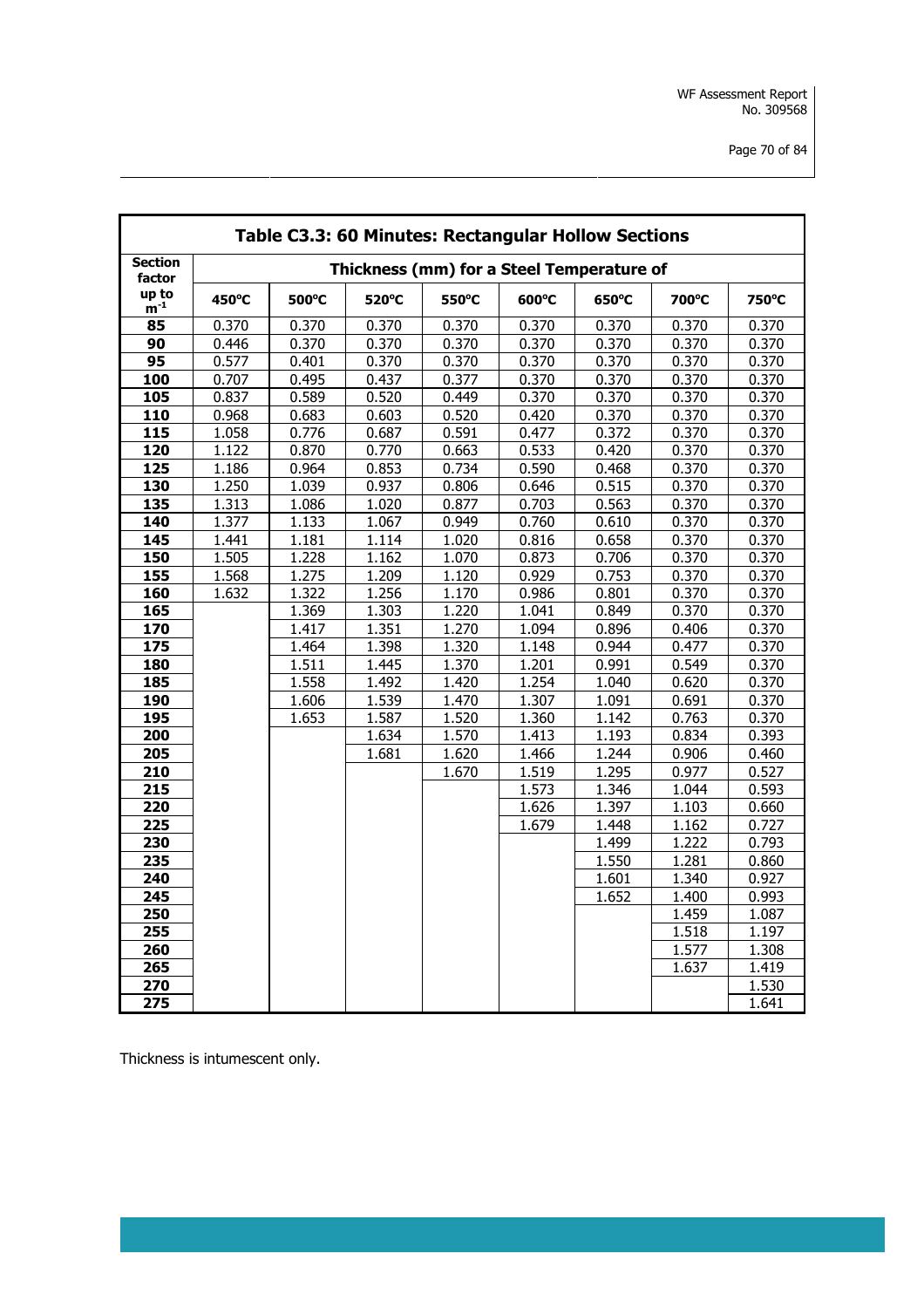|                          | Table C3.4: 75 Minutes: Rectangular Hollow Sections |       |       |       |                                           |       |       |       |  |  |
|--------------------------|-----------------------------------------------------|-------|-------|-------|-------------------------------------------|-------|-------|-------|--|--|
| <b>Section</b><br>factor |                                                     |       |       |       | Thickness (mm) for a Steel Temperature of |       |       |       |  |  |
| up to<br>$m^{-1}$        | 450°C                                               | 500°C | 520°C | 550°C | 600°C                                     | 650°C | 700°C | 750°C |  |  |
| 40                       | 0.716                                               | 0.370 | 0.370 | 0.370 | 0.370                                     | 0.370 | 0.370 | 0.370 |  |  |
| 45                       | 0.778                                               | 0.370 | 0.370 | 0.370 | 0.370                                     | 0.370 | 0.370 | 0.370 |  |  |
| 50                       | 0.839                                               | 0.370 | 0.370 | 0.370 | 0.370                                     | 0.370 | 0.370 | 0.370 |  |  |
| 55                       | 0.901                                               | 0.370 | 0.370 | 0.370 | 0.370                                     | 0.370 | 0.370 | 0.370 |  |  |
| 60                       | 0.963                                               | 0.370 | 0.370 | 0.370 | 0.370                                     | 0.370 | 0.370 | 0.370 |  |  |
| 65                       | 1.024                                               | 0.370 | 0.370 | 0.370 | 0.370                                     | 0.370 | 0.370 | 0.370 |  |  |
| 70                       | 1.086                                               | 0.370 | 0.370 | 0.370 | 0.370                                     | 0.370 | 0.370 | 0.370 |  |  |
| 75                       | 1.148                                               | 0.370 | 0.370 | 0.370 | 0.370                                     | 0.370 | 0.370 | 0.370 |  |  |
| 80                       | 1.209                                               | 0.370 | 0.370 | 0.370 | 0.370                                     | 0.370 | 0.370 | 0.370 |  |  |
| 85                       | 1.271                                               | 0.500 | 0.385 | 0.370 | 0.370                                     | 0.370 | 0.370 | 0.370 |  |  |
| 90                       | 1.333                                               | 0.700 | 0.561 | 0.446 | 0.370                                     | 0.370 | 0.370 | 0.370 |  |  |
| 95                       | 1.394                                               | 0.900 | 0.738 | 0.577 | 0.399                                     | 0.370 | 0.370 | 0.370 |  |  |
| 100                      | 1.456                                               | 1.059 | 0.914 | 0.707 | 0.503                                     | 0.386 | 0.370 | 0.370 |  |  |
| 105                      | 1.518                                               | 1.157 | 1.054 | 0.837 | 0.606                                     | 0.471 | 0.370 | 0.370 |  |  |
| 110                      | 1.579                                               | 1.255 | 1.139 | 0.968 | 0.710                                     | 0.557 | 0.407 | 0.370 |  |  |
| 115                      | 1.641                                               | 1.353 | 1.224 | 1.063 | 0.813                                     | 0.643 | 0.473 | 0.370 |  |  |
| 120                      |                                                     | 1.452 | 1.309 | 1.133 | 0.917                                     | 0.729 | 0.540 | 0.370 |  |  |
| 125                      |                                                     | 1.550 | 1.394 | 1.204 | 1.020                                     | 0.814 | 0.607 | 0.370 |  |  |
| 130                      |                                                     | 1.648 | 1.479 | 1.275 | 1.074                                     | 0.900 | 0.673 | 0.370 |  |  |
| 135                      |                                                     |       | 1.564 | 1.346 | 1.129                                     | 0.986 | 0.740 | 0.420 |  |  |
| 140                      |                                                     |       | 1.649 | 1.417 | 1.183                                     | 1.049 | 0.807 | 0.495 |  |  |
| 145                      |                                                     |       |       | 1.488 | 1.237                                     | 1.098 | 0.873 | 0.570 |  |  |
| 150                      |                                                     |       |       | 1.558 | 1.291                                     | 1.148 | 0.940 | 0.645 |  |  |
| 155                      |                                                     |       |       | 1.629 | 1.346                                     | 1.197 | 1.007 | 0.720 |  |  |
| 160                      |                                                     |       |       |       | 1.400                                     | 1.246 | 1.061 | 0.795 |  |  |
| 165                      |                                                     |       |       |       | 1.454                                     | 1.295 | 1.112 | 0.870 |  |  |
| 170                      |                                                     |       |       |       | 1.508                                     | 1.344 | 1.163 | 0.945 |  |  |
| 175                      |                                                     |       |       |       | 1.563                                     | 1.393 | 1.214 | 1.020 |  |  |
| 180                      |                                                     |       |       |       | 1.617                                     | 1.442 | 1.265 | 1.074 |  |  |
| 185                      |                                                     |       |       |       | 1.671                                     | 1.491 | 1.316 | 1.129 |  |  |
| 190                      |                                                     |       |       |       |                                           | 1.540 | 1.367 | 1.183 |  |  |
| 195                      |                                                     |       |       |       |                                           | 1.589 | 1.418 | 1.237 |  |  |
| 200                      |                                                     |       |       |       |                                           | 1.638 | 1.469 | 1.291 |  |  |
| 205                      |                                                     |       |       |       |                                           | 1.687 | 1.520 | 1.346 |  |  |
| 210                      |                                                     |       |       |       |                                           |       | 1.571 | 1.400 |  |  |
| 215                      |                                                     |       |       |       |                                           |       | 1.622 | 1.454 |  |  |
| 220                      |                                                     |       |       |       |                                           |       | 1.673 | 1.508 |  |  |
| 225                      |                                                     |       |       |       |                                           |       |       | 1.563 |  |  |
| 230                      |                                                     |       |       |       |                                           |       |       | 1.617 |  |  |
| 235                      |                                                     |       |       |       |                                           |       |       | 1.671 |  |  |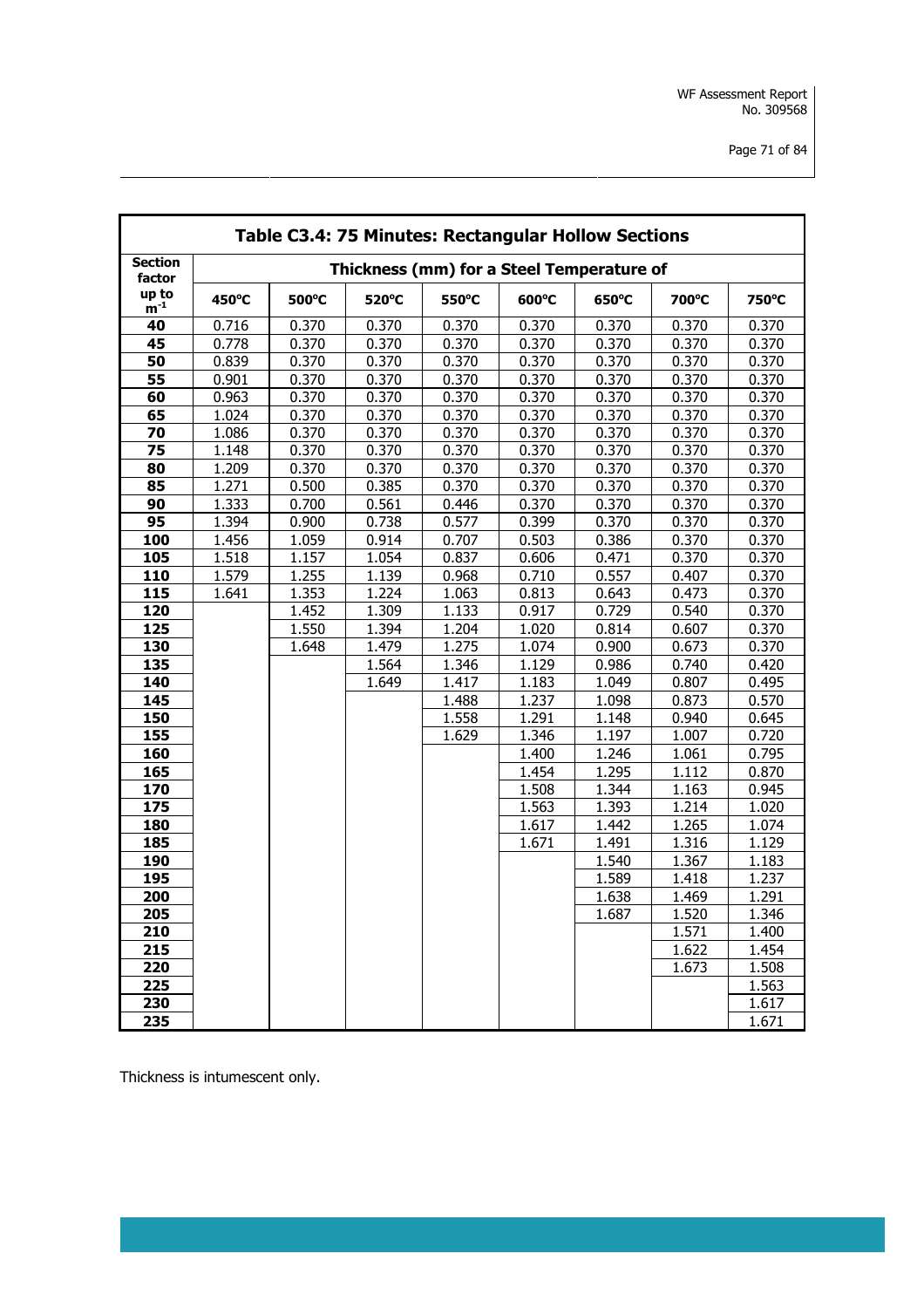|                          |       |       |       |       | Table C3.5: 90 Minutes: Rectangular Hollow Sections |       |       |       |
|--------------------------|-------|-------|-------|-------|-----------------------------------------------------|-------|-------|-------|
| <b>Section</b><br>factor |       |       |       |       | Thickness (mm) for a Steel Temperature of           |       |       |       |
| up to<br>$m^{-1}$        | 450°C | 500°C | 520°C | 550°C | 600°C                                               | 650°C | 700°C | 750°C |
| 40                       |       | 1.020 | 0.690 | 0.420 | 0.370                                               | 0.370 | 0.370 | 0.370 |
| 45                       |       | 1.069 | 0.775 | 0.520 | 0.370                                               | 0.370 | 0.370 | 0.370 |
| 50                       |       | 1.118 | 0.860 | 0.620 | 0.370                                               | 0.370 | 0.370 | 0.370 |
| 55                       |       | 1.167 | 0.945 | 0.720 | 0.370                                               | 0.370 | 0.370 | 0.370 |
| 60                       |       | 1.216 | 1.030 | 0.820 | 0.370                                               | 0.370 | 0.370 | 0.370 |
| 65                       |       | 1.265 | 1.096 | 0.920 | 0.370                                               | 0.370 | 0.370 | 0.370 |
| 70                       |       | 1.314 | 1.162 | 1.020 | 0.370                                               | 0.370 | 0.370 | 0.370 |
| 75                       |       | 1.363 | 1.227 | 1.087 | 0.370                                               | 0.370 | 0.370 | 0.370 |
| 80                       |       | 1.412 | 1.293 | 1.154 | 0.370                                               | 0.370 | 0.370 | 0.370 |
| 85                       |       | 1.461 | 1.359 | 1.221 | 0.420                                               | 0.370 | 0.370 | 0.370 |
| 90                       |       | 1.510 | 1.425 | 1.288 | 0.608                                               | 0.391 | 0.370 | 0.370 |
| 95                       |       |       | 1.491 | 1.356 | 0.795                                               | 0.534 | 0.370 | 0.370 |
| 100                      |       |       |       | 1.423 | 0.983                                               | 0.677 | 0.464 | 0.370 |
| 105                      |       |       |       | 1.490 | 1.105                                               | 0.820 | 0.576 | 0.370 |
| 110                      |       |       |       |       | 1.211                                               | 0.963 | 0.687 | 0.456 |
| 115                      |       |       |       |       | 1.318                                               | 1.064 | 0.798 | 0.547 |
| 120                      |       |       |       |       | 1.424                                               | 1.137 | 0.909 | 0.638 |
| 125                      |       |       |       |       | 1.530                                               | 1.209 | 1.020 | 0.729 |
| 130                      |       |       |       |       | 1.636                                               | 1.282 | 1.074 | 0.820 |
| 135                      |       |       |       |       |                                                     | 1.355 | 1.129 | 0.911 |
| 140                      |       |       |       |       |                                                     | 1.428 | 1.183 | 1.002 |
| 145                      |       |       |       |       |                                                     | 1.501 | 1.237 | 1.063 |
| 150                      |       |       |       |       |                                                     | 1.574 | 1.291 | 1.116 |
| 155                      |       |       |       |       |                                                     | 1.647 | 1.346 | 1.169 |
| 160                      |       |       |       |       |                                                     |       | 1.400 | 1.222 |
| 165                      |       |       |       |       |                                                     |       | 1.454 | 1.275 |
| 170                      |       |       |       |       |                                                     |       | 1.508 | 1.328 |
| 175                      |       |       |       |       |                                                     |       | 1.563 | 1.381 |
| 180                      |       |       |       |       |                                                     |       | 1.617 | 1.434 |
| 185                      |       |       |       |       |                                                     |       | 1.671 | 1.488 |
| 190                      |       |       |       |       |                                                     |       |       | 1.541 |
| 195                      |       |       |       |       |                                                     |       |       | 1.594 |
| 200                      |       |       |       |       |                                                     |       |       | 1.647 |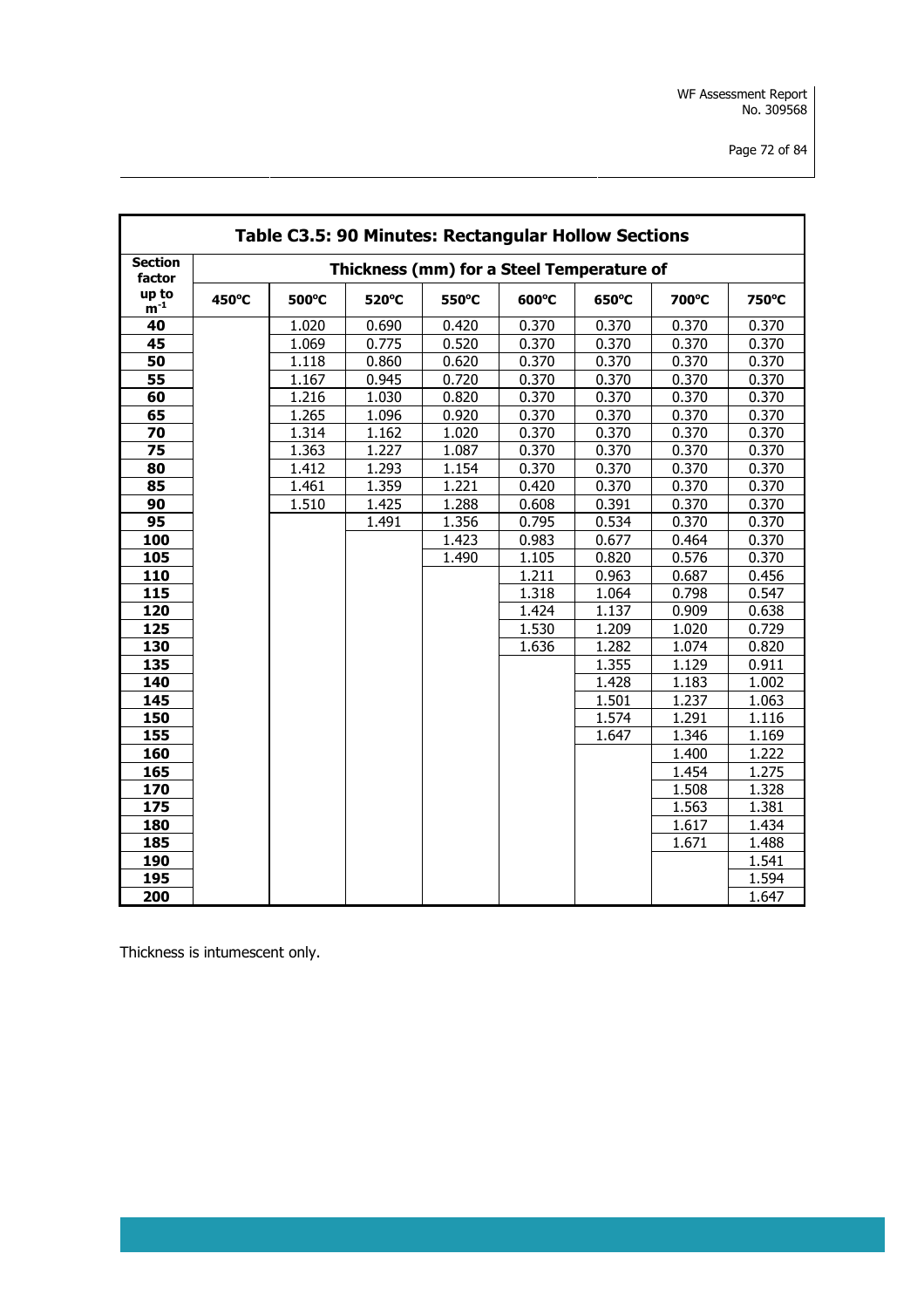# **D3 Tables**

| <b>Table D3.1: 30 Minutes: Circular Hollow Sections</b> |       |       |       |       |                                           |       |       |       |  |  |
|---------------------------------------------------------|-------|-------|-------|-------|-------------------------------------------|-------|-------|-------|--|--|
| <b>Section</b><br>factor                                |       |       |       |       | Thickness (mm) for a Steel Temperature of |       |       |       |  |  |
| up to<br>${\rm m}^{\text{-}1}$                          | 450°C | 500°C | 520°C | 550°C | 600°C                                     | 650°C | 700°C | 750°C |  |  |
| 120                                                     | 0.370 | 0.370 | 0.370 | 0.370 | 0.370                                     | 0.370 | 0.370 | 0.370 |  |  |
| 125                                                     | 0.405 | 0.370 | 0.370 | 0.370 | 0.370                                     | 0.370 | 0.370 | 0.370 |  |  |
| 130                                                     | 0.442 | 0.370 | 0.370 | 0.370 | 0.370                                     | 0.370 | 0.370 | 0.370 |  |  |
| 135                                                     | 0.479 | 0.370 | 0.370 | 0.370 | 0.370                                     | 0.370 | 0.370 | 0.370 |  |  |
| 140                                                     | 0.516 | 0.370 | 0.370 | 0.370 | 0.370                                     | 0.370 | 0.370 | 0.370 |  |  |
| 145                                                     | 0.553 | 0.370 | 0.370 | 0.370 | 0.370                                     | 0.370 | 0.370 | 0.370 |  |  |
| 150                                                     | 0.590 | 0.370 | 0.370 | 0.370 | 0.370                                     | 0.370 | 0.370 | 0.370 |  |  |
| 155                                                     | 0.627 | 0.370 | 0.370 | 0.370 | 0.370                                     | 0.370 | 0.370 | 0.370 |  |  |
| 160                                                     | 0.664 | 0.370 | 0.370 | 0.370 | 0.370                                     | 0.370 | 0.370 | 0.370 |  |  |
| 165                                                     | 0.701 | 0.370 | 0.370 | 0.370 | 0.370                                     | 0.370 | 0.370 | 0.370 |  |  |
| 170                                                     | 0.739 | 0.370 | 0.370 | 0.370 | 0.370                                     | 0.370 | 0.370 | 0.370 |  |  |
| 175                                                     | 0.776 | 0.370 | 0.370 | 0.370 | 0.370                                     | 0.370 | 0.370 | 0.370 |  |  |
| 180                                                     | 0.813 | 0.370 | 0.370 | 0.370 | 0.370                                     | 0.370 | 0.370 | 0.370 |  |  |
| 185                                                     | 0.850 | 0.370 | 0.370 | 0.370 | 0.370                                     | 0.370 | 0.370 | 0.370 |  |  |
| 190                                                     | 0.887 | 0.403 | 0.370 | 0.370 | 0.370                                     | 0.370 | 0.370 | 0.370 |  |  |
| 195                                                     | 0.924 | 0.445 | 0.370 | 0.370 | 0.370                                     | 0.370 | 0.370 | 0.370 |  |  |
| 200                                                     | 0.961 | 0.488 | 0.370 | 0.370 | 0.370                                     | 0.370 | 0.370 | 0.370 |  |  |
| 205                                                     | 0.998 | 0.530 | 0.370 | 0.370 | 0.370                                     | 0.370 | 0.370 | 0.370 |  |  |
| 210                                                     | 1.041 | 0.572 | 0.392 | 0.370 | 0.370                                     | 0.370 | 0.370 | 0.370 |  |  |
| 215                                                     | 1.094 | 0.614 | 0.438 | 0.370 | 0.370                                     | 0.370 | 0.370 | 0.370 |  |  |
| 220                                                     | 1.148 | 0.657 | 0.485 | 0.370 | 0.370                                     | 0.370 | 0.370 | 0.370 |  |  |
| 225                                                     | 1.201 | 0.699 | 0.531 | 0.377 | 0.370                                     | 0.370 | 0.370 | 0.370 |  |  |
| 230                                                     | 1.254 | 0.741 | 0.577 | 0.420 | 0.370                                     | 0.370 | 0.370 | 0.370 |  |  |
| 235                                                     | 1.307 | 0.783 | 0.623 | 0.463 | 0.370                                     | 0.370 | 0.370 | 0.370 |  |  |
| 240                                                     | 1.360 | 0.826 | 0.669 | 0.507 | 0.370                                     | 0.370 | 0.370 | 0.370 |  |  |
| 245                                                     | 1.413 | 0.868 | 0.715 | 0.550 | 0.370                                     | 0.370 | 0.370 | 0.370 |  |  |
| 250                                                     | 1.466 | 0.910 | 0.762 | 0.594 | 0.370                                     | 0.370 | 0.370 | 0.370 |  |  |
| 255                                                     | 1.519 | 0.952 | 0.808 | 0.637 | 0.370                                     | 0.370 | 0.370 | 0.370 |  |  |
| 260                                                     | 1.573 | 0.995 | 0.854 | 0.681 | 0.370                                     | 0.370 | 0.370 | 0.370 |  |  |
| 265                                                     | 1.626 | 1.088 | 0.900 | 0.724 | 0.370                                     | 0.370 | 0.370 | 0.370 |  |  |
| 270                                                     | 1.679 | 1.258 | 0.946 | 0.768 | 0.370                                     | 0.370 | 0.370 | 0.370 |  |  |
| 275                                                     |       | 1.428 | 0.992 | 0.811 | 0.370                                     | 0.370 | 0.370 | 0.370 |  |  |
| 280                                                     |       | 1.598 | 1.084 | 0.855 | 0.370                                     | 0.370 | 0.370 | 0.370 |  |  |
| 285                                                     |       |       | 1.243 | 0.898 | 0.410                                     | 0.370 | 0.370 | 0.370 |  |  |
| 290                                                     |       |       | 1.403 | 0.942 | 0.461                                     | 0.370 | 0.370 | 0.370 |  |  |
| 295                                                     |       |       | 1.562 | 0.985 | 0.512                                     | 0.370 | 0.370 | 0.370 |  |  |
| 300                                                     |       |       |       | 1.056 | 0.562                                     | 0.370 | 0.370 | 0.370 |  |  |
| 305                                                     |       |       |       | 1.239 | 0.613                                     | 0.370 | 0.370 | 0.370 |  |  |
| 310                                                     |       |       |       | 1.421 | 0.664                                     | 0.370 | 0.370 | 0.370 |  |  |
| 315                                                     |       |       |       | 1.603 | 0.715                                     | 0.370 | 0.370 | 0.370 |  |  |
| 320                                                     |       |       |       |       | 0.766                                     | 0.370 | 0.370 | 0.370 |  |  |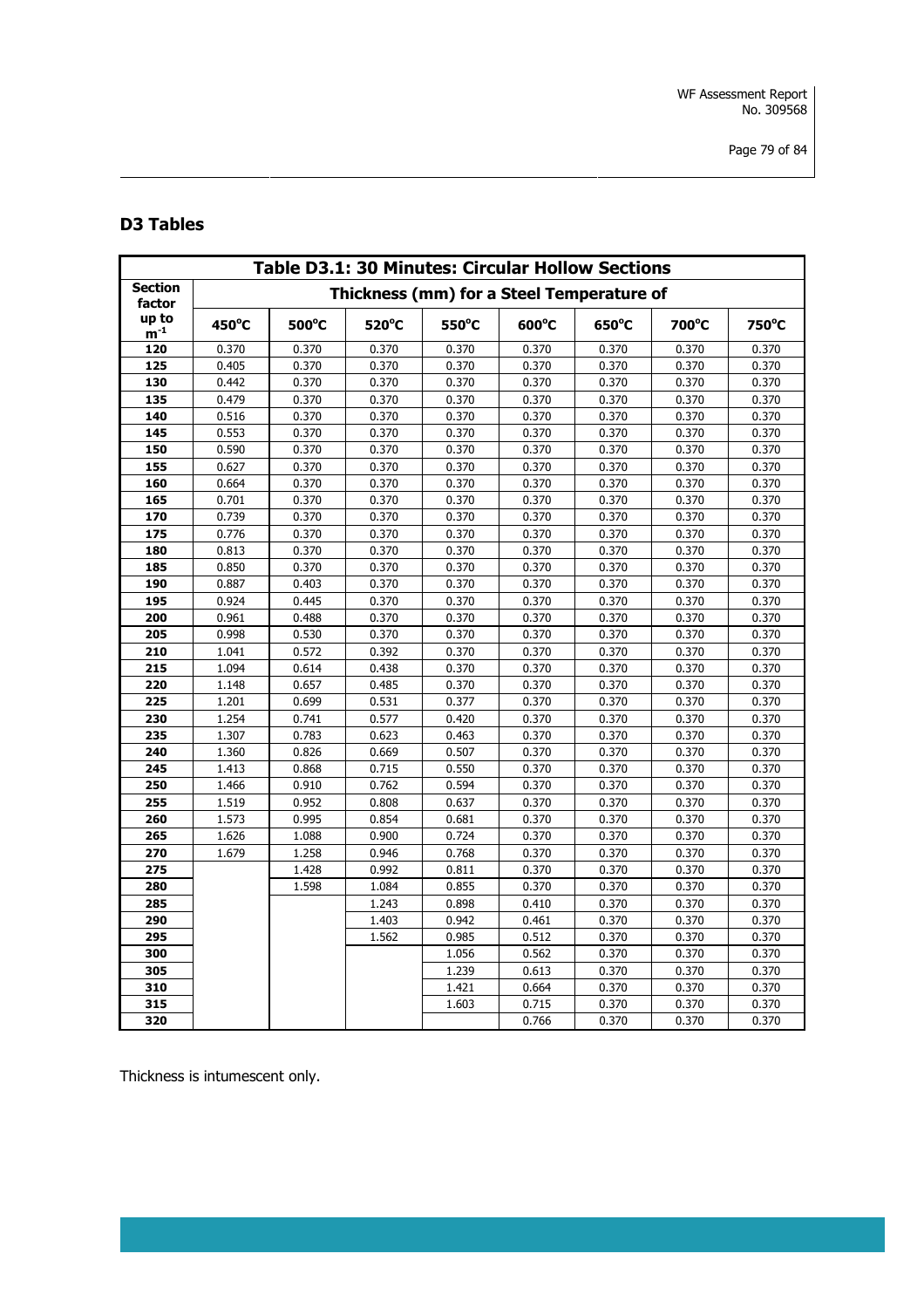|                          | <b>Table D3.2: 45 Minutes: Circular Hollow Sections</b> |       |       |       |                                           |       |       |       |  |  |
|--------------------------|---------------------------------------------------------|-------|-------|-------|-------------------------------------------|-------|-------|-------|--|--|
| <b>Section</b><br>factor |                                                         |       |       |       | Thickness (mm) for a Steel Temperature of |       |       |       |  |  |
| up to<br>$m^{-1}$        | 450°C                                                   | 500°C | 520°C | 550°C | 600°C                                     | 650°C | 700°C | 750°C |  |  |
| 80                       | 0.370                                                   | 0.370 | 0.370 | 0.370 | 0.370                                     | 0.370 | 0.370 | 0.370 |  |  |
| 85                       | 0.420                                                   | 0.370 | 0.370 | 0.370 | 0.370                                     | 0.370 | 0.370 | 0.370 |  |  |
| 90                       | 0.487                                                   | 0.375 | 0.370 | 0.370 | 0.370                                     | 0.370 | 0.370 | 0.370 |  |  |
| 95                       | 0.553                                                   | 0.431 | 0.387 | 0.370 | 0.370                                     | 0.370 | 0.370 | 0.370 |  |  |
| 100                      | 0.620                                                   | 0.488 | 0.442 | 0.370 | 0.370                                     | 0.370 | 0.370 | 0.370 |  |  |
| 105                      | 0.687                                                   | 0.545 | 0.498 | 0.420 | 0.370                                     | 0.370 | 0.370 | 0.370 |  |  |
| 110                      | 0.753                                                   | 0.601 | 0.553 | 0.474 | 0.375                                     | 0.370 | 0.370 | 0.370 |  |  |
| 115                      | 0.820                                                   | 0.658 | 0.609 | 0.527 | 0.420                                     | 0.370 | 0.370 | 0.370 |  |  |
| 120                      | 0.887                                                   | 0.714 | 0.664 | 0.581 | 0.465                                     | 0.370 | 0.370 | 0.370 |  |  |
| 125                      | 0.953                                                   | 0.771 | 0.720 | 0.634 | 0.510                                     | 0.370 | 0.370 | 0.370 |  |  |
| 130                      | 1.020                                                   | 0.828 | 0.776 | 0.688 | 0.554                                     | 0.370 | 0.370 | 0.370 |  |  |
| 135                      | 1.077                                                   | 0.884 | 0.831 | 0.741 | 0.599                                     | 0.370 | 0.370 | 0.370 |  |  |
| 140                      | 1.133                                                   | 0.941 | 0.887 | 0.795 | 0.644                                     | 0.370 | 0.370 | 0.370 |  |  |
| 145                      | 1.190                                                   | 0.997 | 0.942 | 0.849 | 0.689                                     | 0.370 | 0.370 | 0.370 |  |  |
| 150                      | 1.247                                                   | 1.054 | 0.998 | 0.902 | 0.733                                     | 0.370 | 0.370 | 0.370 |  |  |
| 155                      | 1.303                                                   | 1.111 | 1.052 | 0.956 | 0.778                                     | 0.370 | 0.370 | 0.370 |  |  |
| 160                      | 1.360                                                   | 1.167 | 1.105 | 1.009 | 0.823                                     | 0.370 | 0.370 | 0.370 |  |  |
| 165                      | 1.417                                                   | 1.224 | 1.158 | 1.058 | 0.868                                     | 0.370 | 0.370 | 0.370 |  |  |
| 170                      | 1.473                                                   | 1.281 | 1.211 | 1.105 | 0.913                                     | 0.370 | 0.370 | 0.370 |  |  |
| 175                      | 1.530                                                   | 1.337 | 1.264 | 1.152 | 0.957                                     | 0.370 | 0.370 | 0.370 |  |  |
| 180                      | 1.587                                                   | 1.394 | 1.318 | 1.199 | 1.002                                     | 0.438 | 0.370 | 0.370 |  |  |
| 185                      | 1.643                                                   | 1.451 | 1.371 | 1.247 | 1.051                                     | 0.526 | 0.370 | 0.370 |  |  |
| 190                      |                                                         | 1.507 | 1.424 | 1.294 | 1.102                                     | 0.614 | 0.370 | 0.370 |  |  |
| 195                      |                                                         | 1.564 | 1.477 | 1.341 | 1.153                                     | 0.702 | 0.370 | 0.370 |  |  |
| 200                      |                                                         | 1.621 | 1.530 | 1.388 | 1.204                                     | 0.791 | 0.370 | 0.370 |  |  |
| 205                      |                                                         | 1.677 | 1.583 | 1.436 | 1.255                                     | 0.879 | 0.370 | 0.370 |  |  |
| 210                      |                                                         |       | 1.636 | 1.483 | 1.306                                     | 0.967 | 0.460 | 0.370 |  |  |
| 215                      |                                                         |       |       | 1.530 | 1.357                                     | 1.048 | 0.560 | 0.370 |  |  |
| 220                      |                                                         |       |       | 1.577 | 1.408                                     | 1.119 | 0.660 | 0.370 |  |  |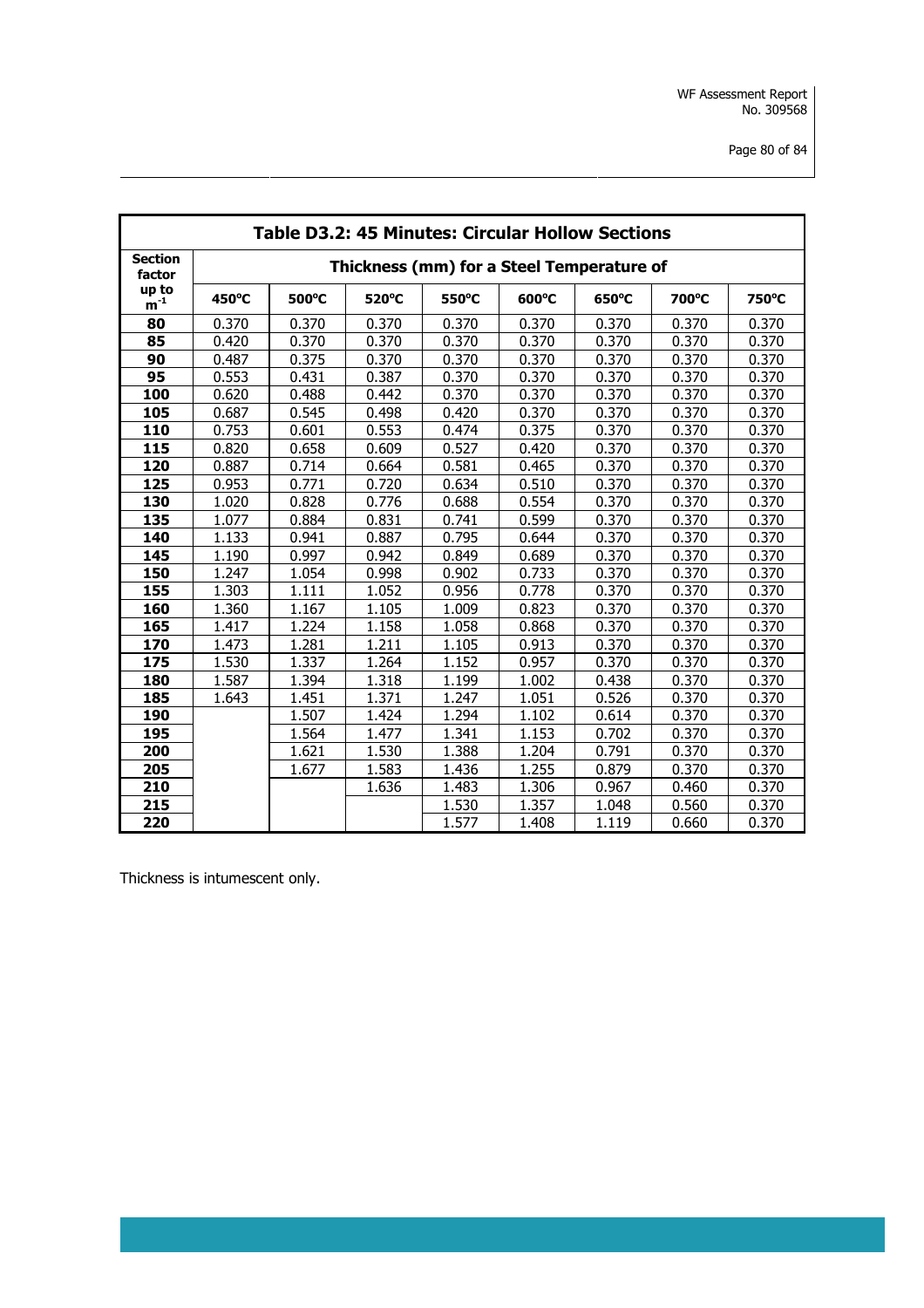|                          | Table D3.2 continued: 45 Minutes: Circular Hollow Sections |                 |                 |       |                 |                 |       |       |  |  |
|--------------------------|------------------------------------------------------------|-----------------|-----------------|-------|-----------------|-----------------|-------|-------|--|--|
| <b>Section</b><br>factor | Thickness (mm) for a Steel Temperature of                  |                 |                 |       |                 |                 |       |       |  |  |
| up to<br>$m^{-1}$        | $450^{\circ}$ C                                            | $500^{\circ}$ C | $520^{\circ}$ C | 550°C | $600^{\circ}$ C | $650^{\circ}$ C | 700°C | 750°C |  |  |
| 225                      |                                                            |                 |                 | 1.624 | 1.459           | 1.190           | 0.760 | 0.370 |  |  |
| 230                      |                                                            |                 |                 | 1.672 | 1.510           | 1.261           | 0.860 | 0.370 |  |  |
| 235                      |                                                            |                 |                 |       | 1.561           | 1.332           | 0.960 | 0.370 |  |  |
| 240                      |                                                            |                 |                 |       | 1.612           | 1.403           | 1.053 | 0.370 |  |  |
| 245                      |                                                            |                 |                 |       | 1.663           | 1.473           | 1.135 | 0.370 |  |  |
| 250                      |                                                            |                 |                 |       |                 | 1.544           | 1.217 | 0.370 |  |  |
| 255                      |                                                            |                 |                 |       |                 | 1.615           | 1.300 | 0.400 |  |  |
| 260                      |                                                            |                 |                 |       |                 |                 | 1.382 | 0.500 |  |  |
| 265                      |                                                            |                 |                 |       |                 |                 | 1.464 | 0.600 |  |  |
| 270                      |                                                            |                 |                 |       |                 |                 | 1.546 | 0.700 |  |  |
| 275                      |                                                            |                 |                 |       |                 |                 | 1.629 | 0.800 |  |  |
| 280                      |                                                            |                 |                 |       |                 |                 |       | 0.900 |  |  |
| 285                      |                                                            |                 |                 |       |                 |                 |       | 1.000 |  |  |
| 290                      |                                                            |                 |                 |       |                 |                 |       | 1.096 |  |  |
| 295                      |                                                            |                 |                 |       |                 |                 |       | 1.190 |  |  |
| 300                      |                                                            |                 |                 |       |                 |                 |       | 1.284 |  |  |
| 305                      |                                                            |                 |                 |       |                 |                 |       | 1.379 |  |  |
| 310                      |                                                            |                 |                 |       |                 |                 |       | 1.473 |  |  |
| 315                      |                                                            |                 |                 |       |                 |                 |       | 1.568 |  |  |
| 320                      |                                                            |                 |                 |       |                 |                 |       | 1.662 |  |  |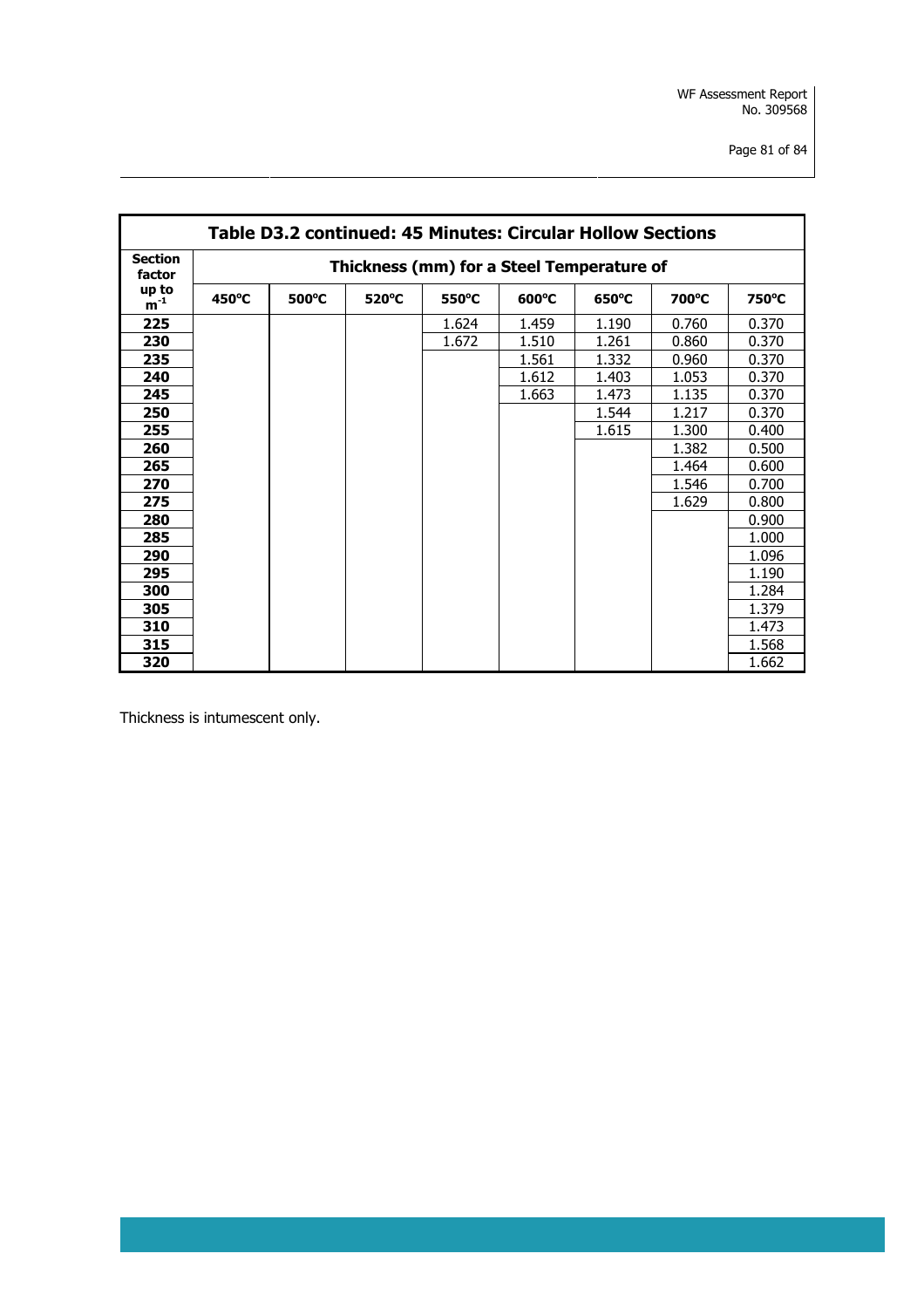| <b>Table D3.3: 60 Minutes: Circular Hollow Sections</b> |       |       |       |       |       |                                           |       |       |
|---------------------------------------------------------|-------|-------|-------|-------|-------|-------------------------------------------|-------|-------|
| <b>Section</b><br>factor                                |       |       |       |       |       | Thickness (mm) for a Steel Temperature of |       |       |
| up to<br>$m^{-1}$                                       | 450°C | 500°C | 520°C | 550°C | 600°C | 650°C                                     | 700°C | 750°C |
| 40                                                      |       | 0.555 | 0.546 | 0.539 | 0.370 | 0.370                                     | 0.370 | 0.370 |
| 45                                                      |       | 0.589 | 0.578 | 0.569 | 0.370 | 0.370                                     | 0.370 | 0.370 |
| 50                                                      |       | 0.622 | 0.609 | 0.598 | 0.370 | 0.370                                     | 0.370 | 0.370 |
| 55                                                      |       | 0.656 | 0.641 | 0.628 | 0.370 | 0.370                                     | 0.370 | 0.370 |
| 60                                                      |       | 0.690 | 0.673 | 0.658 | 0.370 | 0.370                                     | 0.370 | 0.370 |
| 65                                                      |       | 0.723 | 0.704 | 0.687 | 0.370 | 0.370                                     | 0.370 | 0.370 |
| 70                                                      |       | 0.757 | 0.736 | 0.717 | 0.370 | 0.370                                     | 0.370 | 0.370 |
| 75                                                      |       | 0.791 | 0.767 | 0.747 | 0.370 | 0.370                                     | 0.370 | 0.370 |
| 80                                                      |       | 0.824 | 0.799 | 0.776 | 0.370 | 0.370                                     | 0.370 | 0.370 |
| 85                                                      |       | 0.858 | 0.831 | 0.806 | 0.370 | 0.370                                     | 0.370 | 0.370 |
| 90                                                      |       | 0.892 | 0.862 | 0.836 | 0.434 | 0.370                                     | 0.370 | 0.370 |
| 95                                                      |       | 0.926 | 0.894 | 0.866 | 0.502 | 0.370                                     | 0.370 | 0.370 |
| 100                                                     |       | 0.959 | 0.925 | 0.895 | 0.570 | 0.433                                     | 0.370 | 0.370 |
| 105                                                     |       | 0.993 | 0.957 | 0.925 | 0.638 | 0.495                                     | 0.370 | 0.370 |
| 110                                                     |       | 1.046 | 0.988 | 0.955 | 0.706 | 0.558                                     | 0.408 | 0.370 |
| 115                                                     |       | 1.173 | 1.020 | 0.984 | 0.775 | 0.620                                     | 0.468 | 0.370 |
| 120                                                     |       | 1.301 | 1.131 | 1.014 | 0.843 | 0.683                                     | 0.528 | 0.370 |
| 125                                                     |       | 1.428 | 1.242 | 1.082 | 0.911 | 0.745                                     | 0.588 | 0.370 |
| 130                                                     |       | 1.556 | 1.353 | 1.159 | 0.979 | 0.808                                     | 0.648 | 0.370 |
| 135                                                     |       | 1.683 | 1.463 | 1.236 | 1.047 | 0.870                                     | 0.708 | 0.370 |
| 140                                                     |       |       | 1.574 | 1.314 | 1.114 | 0.933                                     | 0.768 | 0.370 |
| 145                                                     |       |       | 1.685 | 1.391 | 1.181 | 0.995                                     | 0.828 | 0.370 |
| 150                                                     |       |       |       | 1.468 | 1.248 | 1.054                                     | 0.888 | 0.370 |
| $\frac{155}{155}$                                       |       |       |       | 1.545 | 1.315 | 1.111                                     | 0.948 | 0.370 |
| 160                                                     |       |       |       | 1.623 | 1.382 | 1.167                                     | 1.008 | 0.370 |
| 165                                                     |       |       |       |       | 1.449 | 1.224                                     | 1.063 | 0.458 |
| 170                                                     |       |       |       |       | 1.517 | 1.281                                     | 1.118 | 0.645 |
| 175                                                     |       |       |       |       | 1.584 | 1.337                                     | 1.172 | 0.833 |
| 180                                                     |       |       |       |       | 1.651 | 1.394                                     | 1.226 | 1.020 |
| 185                                                     |       |       |       |       |       | 1.451                                     | 1.280 | 1.081 |
| 190                                                     |       |       |       |       |       | 1.507                                     | 1.335 | 1.141 |
| 195                                                     |       |       |       |       |       | 1.564                                     | 1.389 | 1.202 |
| 200                                                     |       |       |       |       |       | 1.621                                     | 1.443 | 1.263 |
| 205                                                     |       |       |       |       |       | 1.677                                     | 1.497 | 1.324 |
| 210                                                     |       |       |       |       |       |                                           | 1.552 | 1.384 |
| 215                                                     |       |       |       |       |       |                                           | 1.606 | 1.445 |
| 220                                                     |       |       |       |       |       |                                           | 1.660 | 1.506 |
| 225                                                     |       |       |       |       |       |                                           |       | 1.568 |
| 230                                                     |       |       |       |       |       |                                           |       | 1.632 |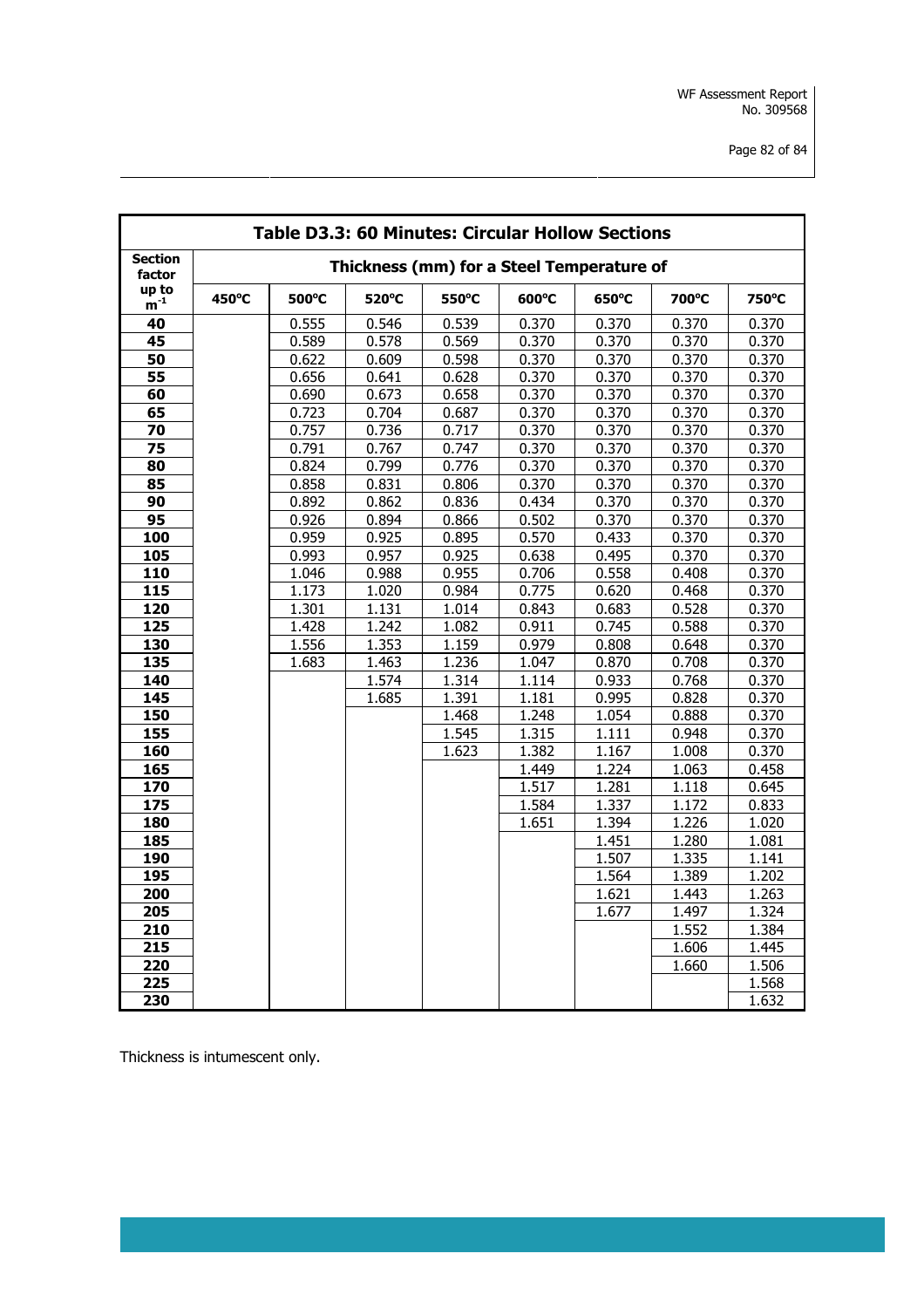| <b>Table D3.4: 75 Minutes: Circular Hollow Sections</b> |                                           |       |       |       |       |       |       |       |
|---------------------------------------------------------|-------------------------------------------|-------|-------|-------|-------|-------|-------|-------|
| <b>Section</b><br>factor                                | Thickness (mm) for a Steel Temperature of |       |       |       |       |       |       |       |
| up to<br>$m^{-1}$                                       | 450°C                                     | 500°C | 520°C | 550°C | 600°C | 650°C | 700°C | 750°C |
| 40                                                      |                                           |       | 1.020 | 0.900 | 0.900 | 0.370 | 0.370 | 0.370 |
| 45                                                      |                                           |       | 1.066 | 0.900 | 0.900 | 0.370 | 0.370 | 0.370 |
| 50                                                      |                                           |       | 1.113 | 0.900 | 0.900 | 0.370 | 0.370 | 0.370 |
| 55                                                      |                                           |       | 1.159 | 0.900 | 0.900 | 0.370 | 0.370 | 0.370 |
| 60                                                      |                                           |       | 1.020 | 0.900 | 0.900 | 0.370 | 0.370 | 0.370 |
| 65                                                      |                                           |       | 1.093 | 0.900 | 0.900 | 0.370 | 0.370 | 0.370 |
| 70                                                      |                                           |       | 1.166 | 0.900 | 0.900 | 0.370 | 0.370 | 0.370 |
| 75                                                      |                                           |       | 1.239 | 0.900 | 0.900 | 0.370 | 0.370 | 0.370 |
| 80                                                      |                                           |       | 1.311 | 0.900 | 0.900 | 0.385 | 0.370 | 0.370 |
| 85                                                      |                                           |       | 1.384 | 0.900 | 0.900 | 0.473 | 0.370 | 0.370 |
| 90                                                      |                                           |       | 1.457 | 0.900 | 0.900 | 0.561 | 0.370 | 0.370 |
| 95                                                      |                                           |       | 1.530 | 0.900 | 0.900 | 0.649 | 0.453 | 0.370 |
| 100                                                     |                                           |       | 1.603 | 1.239 | 0.900 | 0.738 | 0.537 | 0.375 |
| 105                                                     |                                           |       |       | 1.603 | 0.984 | 0.826 | 0.620 | 0.450 |
| 110                                                     |                                           |       |       |       | 1.166 | 0.914 | 0.703 | 0.525 |
| 115                                                     |                                           |       |       |       | 1.348 | 1.002 | 0.787 | 0.600 |
| 120                                                     |                                           |       |       |       | 1.530 | 1.109 | 0.870 | 0.675 |
| 125                                                     |                                           |       |       |       |       | 1.220 | 0.953 | 0.750 |
| 130                                                     |                                           |       |       |       |       | 1.330 | 1.036 | 0.825 |
| 135                                                     |                                           |       |       |       |       | 1.441 | 1.116 | 0.900 |
| 140                                                     |                                           |       |       |       |       | 1.552 | 1.195 | 0.975 |
| 145                                                     |                                           |       |       |       |       | 1.663 | 1.275 | 1.048 |
| 150                                                     |                                           |       |       |       |       |       | 1.355 | 1.119 |
| 155                                                     |                                           |       |       |       |       |       | 1.434 | 1.190 |
| 160                                                     |                                           |       |       |       |       |       | 1.514 | 1.261 |
| 165                                                     |                                           |       |       |       |       |       | 1.594 | 1.332 |
| 170                                                     |                                           |       |       |       |       |       | 1.673 | 1.403 |
| 175                                                     |                                           |       |       |       |       |       |       | 1.473 |
| 180                                                     |                                           |       |       |       |       |       |       | 1.544 |
| 185                                                     |                                           |       |       |       |       |       |       | 1.615 |
| 190                                                     |                                           |       |       |       |       |       |       | 1.686 |